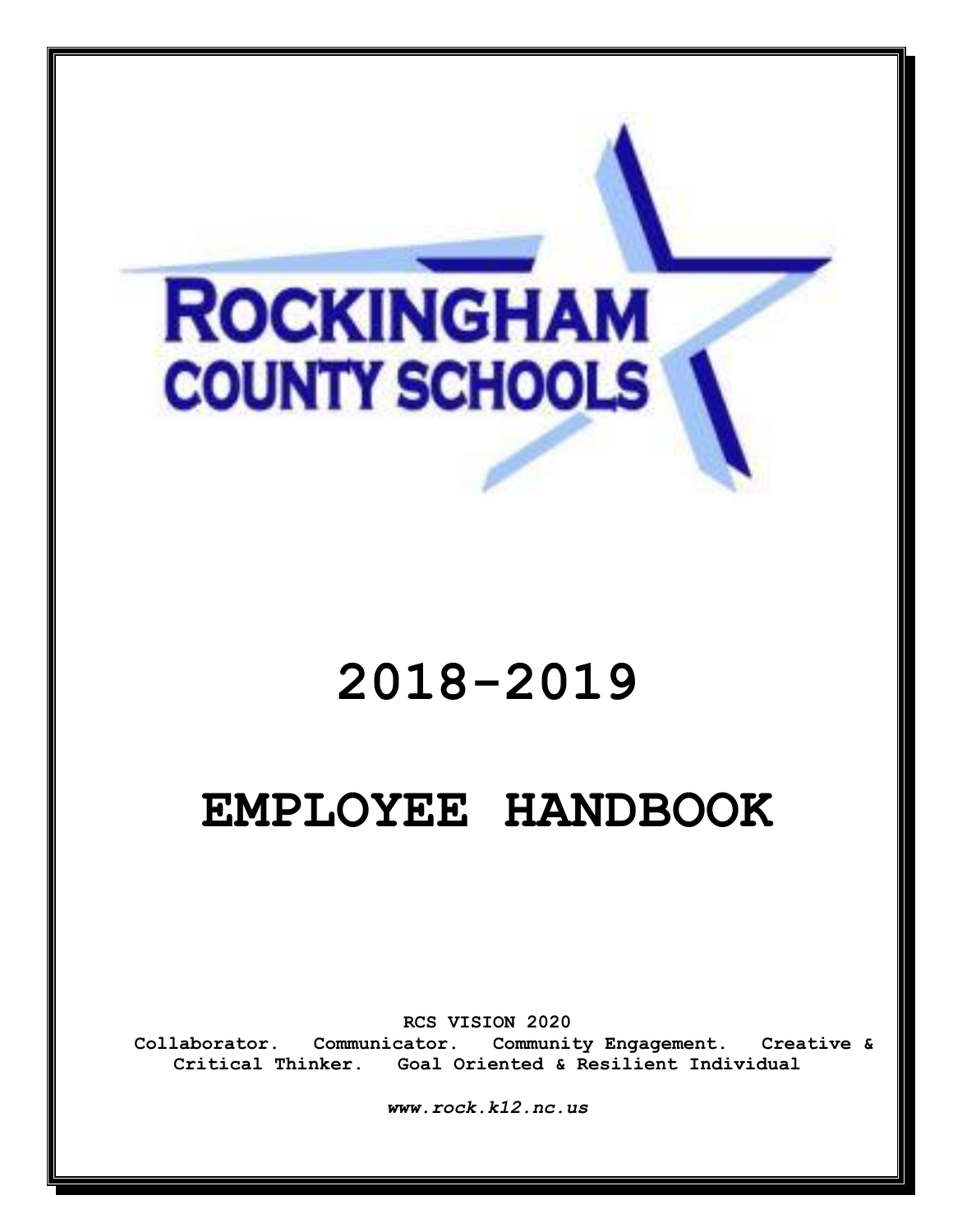# **Table of Contents**

| <b>General Policies</b>                   |  |  |  |
|-------------------------------------------|--|--|--|
|                                           |  |  |  |
|                                           |  |  |  |
|                                           |  |  |  |
|                                           |  |  |  |
|                                           |  |  |  |
|                                           |  |  |  |
|                                           |  |  |  |
|                                           |  |  |  |
|                                           |  |  |  |
|                                           |  |  |  |
|                                           |  |  |  |
|                                           |  |  |  |
| <b>Employee Responsibilities</b>          |  |  |  |
|                                           |  |  |  |
|                                           |  |  |  |
|                                           |  |  |  |
|                                           |  |  |  |
|                                           |  |  |  |
|                                           |  |  |  |
|                                           |  |  |  |
|                                           |  |  |  |
|                                           |  |  |  |
|                                           |  |  |  |
|                                           |  |  |  |
|                                           |  |  |  |
| <b>Employment Policies and Procedures</b> |  |  |  |
|                                           |  |  |  |
|                                           |  |  |  |
|                                           |  |  |  |
|                                           |  |  |  |
|                                           |  |  |  |
|                                           |  |  |  |
|                                           |  |  |  |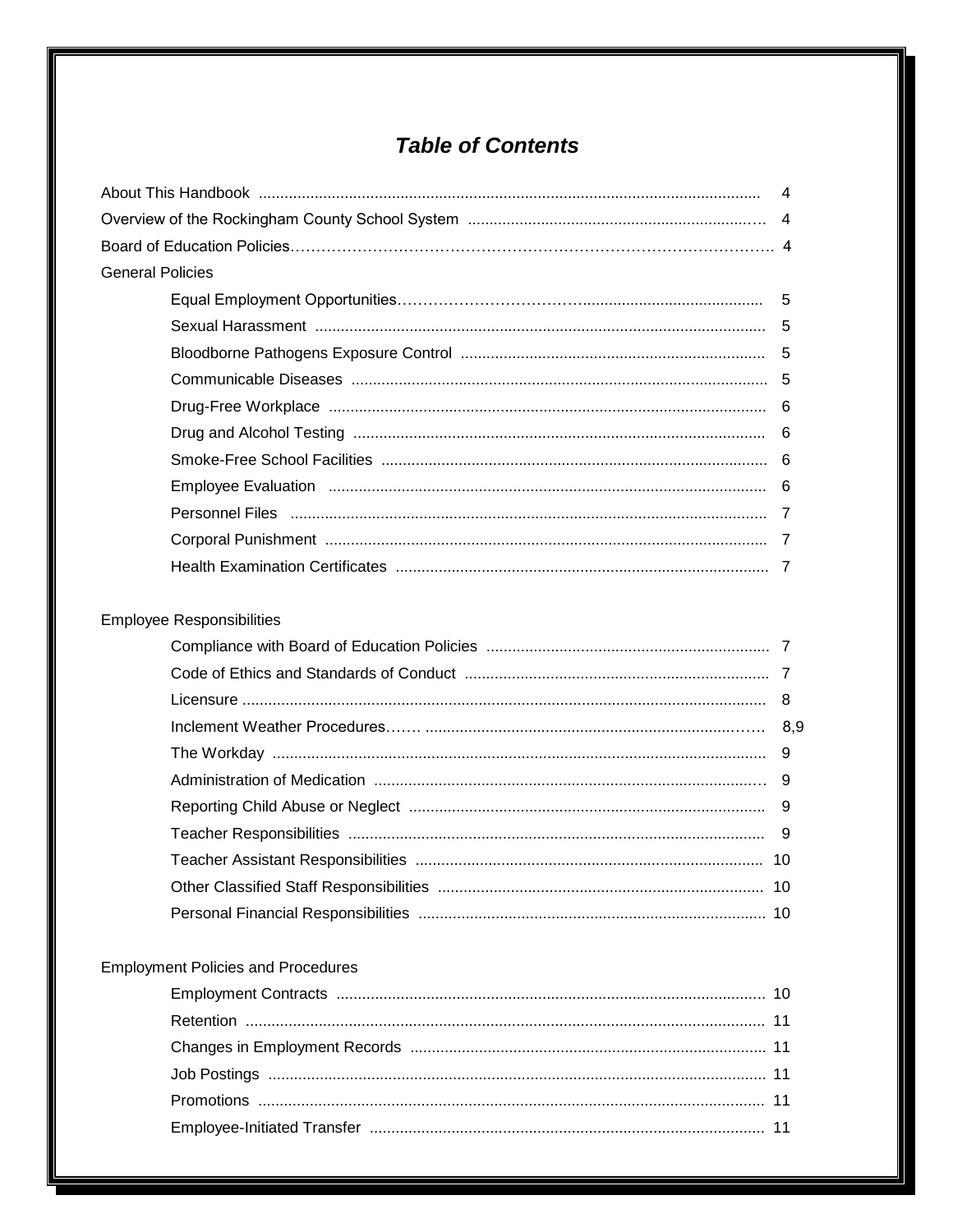|                                                                                                                                                                                                                                | 11 |
|--------------------------------------------------------------------------------------------------------------------------------------------------------------------------------------------------------------------------------|----|
|                                                                                                                                                                                                                                |    |
|                                                                                                                                                                                                                                |    |
|                                                                                                                                                                                                                                |    |
|                                                                                                                                                                                                                                |    |
| <b>Employee Relations</b>                                                                                                                                                                                                      |    |
|                                                                                                                                                                                                                                |    |
|                                                                                                                                                                                                                                |    |
|                                                                                                                                                                                                                                |    |
|                                                                                                                                                                                                                                |    |
|                                                                                                                                                                                                                                |    |
|                                                                                                                                                                                                                                |    |
|                                                                                                                                                                                                                                |    |
|                                                                                                                                                                                                                                |    |
|                                                                                                                                                                                                                                |    |
| Learning and Growth Opportunities                                                                                                                                                                                              |    |
|                                                                                                                                                                                                                                |    |
|                                                                                                                                                                                                                                |    |
|                                                                                                                                                                                                                                |    |
|                                                                                                                                                                                                                                |    |
| Compensation                                                                                                                                                                                                                   |    |
|                                                                                                                                                                                                                                |    |
|                                                                                                                                                                                                                                |    |
|                                                                                                                                                                                                                                |    |
|                                                                                                                                                                                                                                |    |
|                                                                                                                                                                                                                                |    |
| Leaves of Absence                                                                                                                                                                                                              | 21 |
|                                                                                                                                                                                                                                |    |
|                                                                                                                                                                                                                                |    |
|                                                                                                                                                                                                                                |    |
|                                                                                                                                                                                                                                |    |
|                                                                                                                                                                                                                                |    |
|                                                                                                                                                                                                                                |    |
|                                                                                                                                                                                                                                |    |
|                                                                                                                                                                                                                                |    |
|                                                                                                                                                                                                                                |    |
| Court Attendance must be recommunicated as a control of the control of the control of the control of the control of the control of the control of the control of the control of the control of the control of the control of t |    |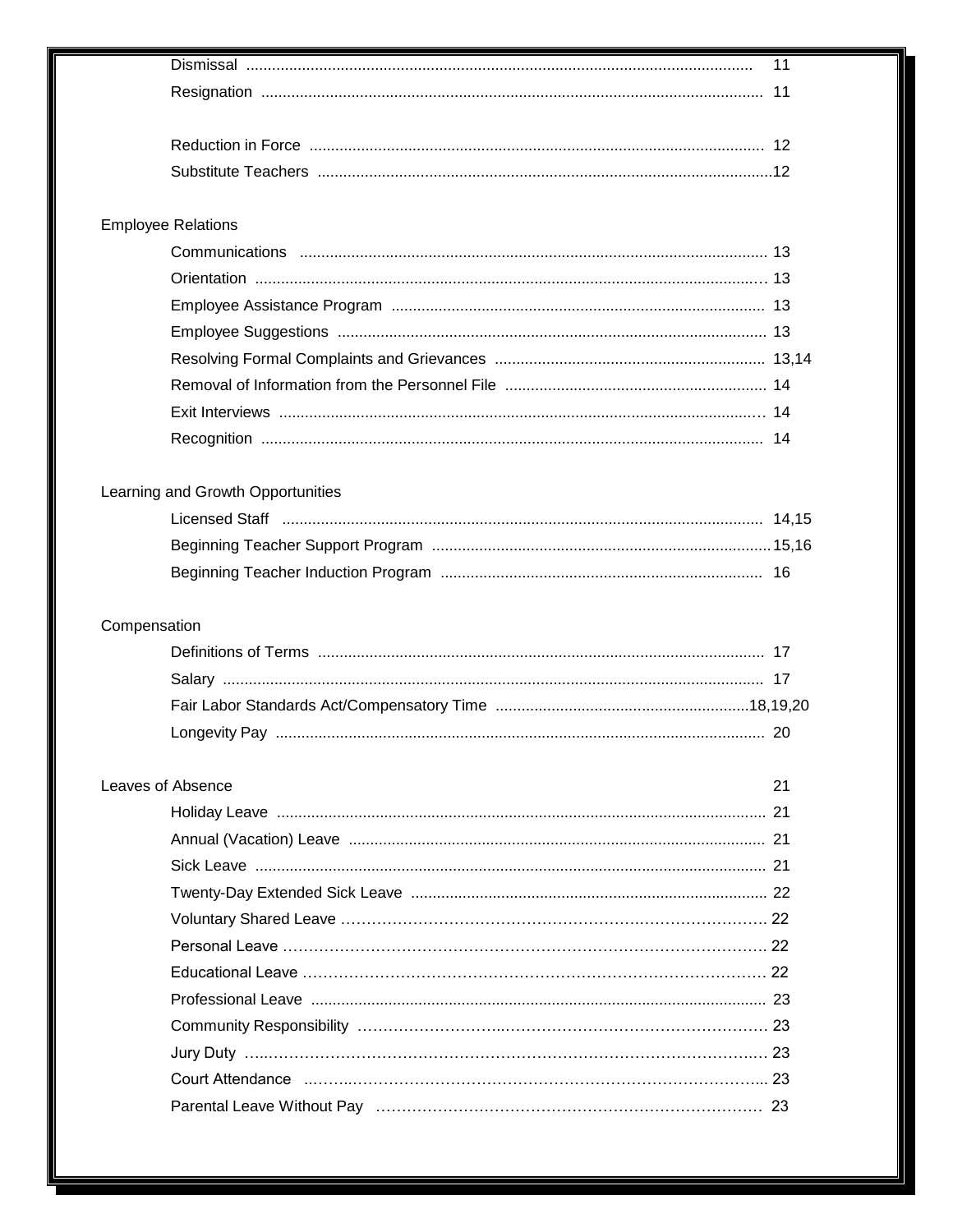| Parental Involvement Leave members have not an according to the 24 |  |
|--------------------------------------------------------------------|--|
|                                                                    |  |

#### **Benefits**

| Continuation of Insurance Coverage Following Employment Separation  27 |  |
|------------------------------------------------------------------------|--|
|                                                                        |  |
|                                                                        |  |
|                                                                        |  |
|                                                                        |  |

#### Miscellaneous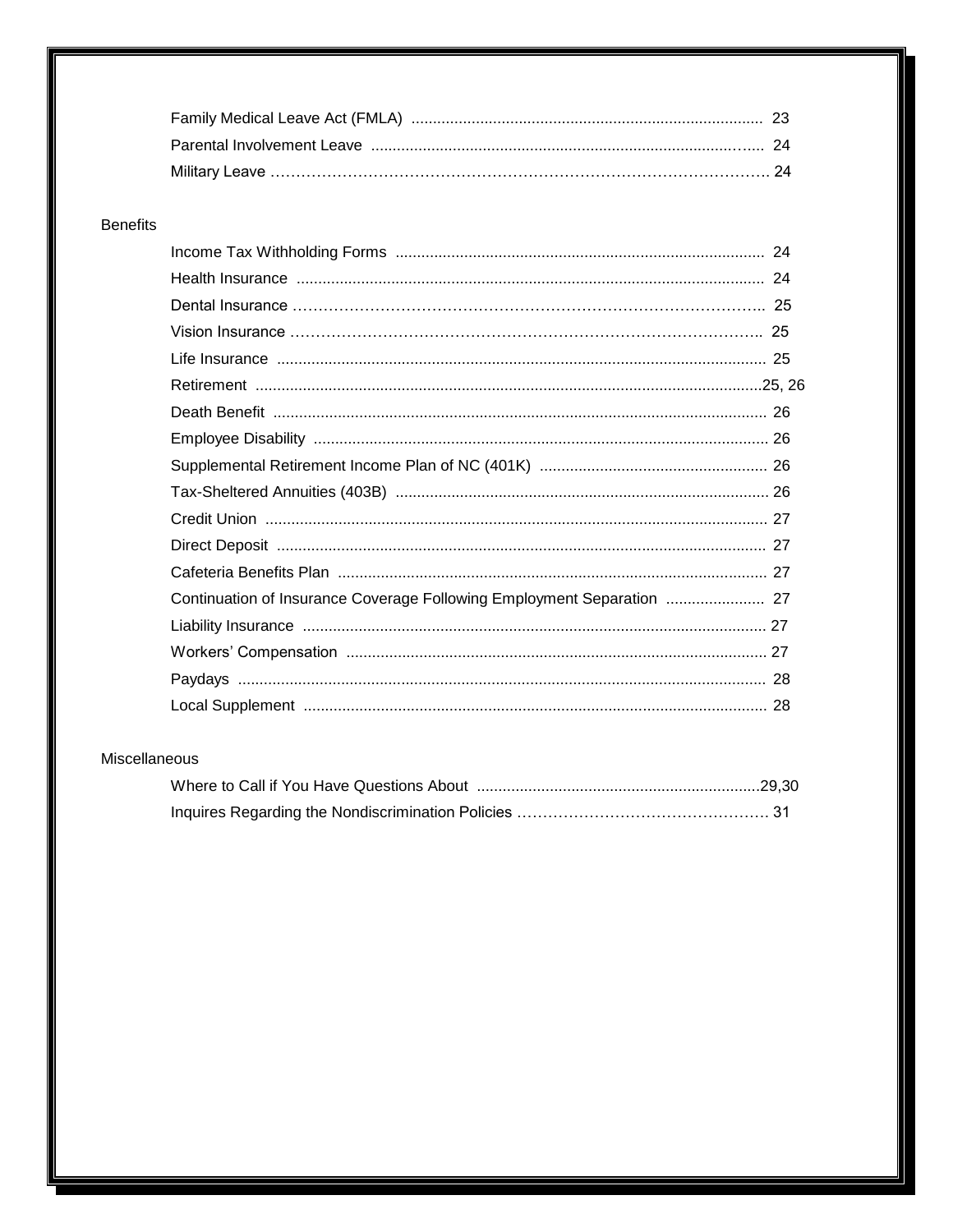# *ABOUT THIS HANDBOOK*

The Rockingham County Schools' Employee Handbook has been prepared for all employees. It is designed to include general information on policies, benefits, and procedures. This handbook is purposely limited in size and scope to those matters which are of immediate and recurring concern to teachers, principals, and other staff members. The intent has been to keep it as brief and concise as possible without impairing its usefulness.

Other means of communication will supplement the handbook at appropriate times throughout the year. Copies of the *Rockingham County Schools Policy Manual*, curriculum guides, school improvement plans, and school policies and procedures are available in school media centers or principals' offices.

Also, school personnel are expected to seek additional information whenever they need it from the superintendent's office and the supervisory staff.

Since this handbook summarizes many detailed provisions about employment, benefits, and other related matters, the official policies, regulations, and procedures will always govern when questions arise. Additionally, nothing in this handbook is intended to create or imply any contract rights.

#### *OVERVIEW OF THE ROCKINGHAM COUNTY SCHOOL SYSTEM*

Rockingham County Schools is comprised of approximately 13,000 students and approximately 1,500 full-time and part-time employees. The school district is the largest employer in the county.

A wide range of organizational patterns make up the 25 schools that are located throughout the county. There are 5 high schools, 4 middle schools, and 15 elementary schools of various grade-level configurations, and 1 alternative school.

Rockingham County Schools was formed in 1993 with the merger of the four school systems: Eden City Schools, Reidsville City Schools, Rockingham County Schools, and Western Rockingham City Schools. Since merger, the goal of the Board of Education has been to consolidate educational programs, to equalize educational resources across the county, and to teach all students to become productive citizens and lifelong learners.

#### **BOARD OF EDUCATION POLICIES**

School district employees and interested individuals may access Board of Education policies via the school district's web site at www.rock.k12.nc.us. Once at the web site, access "Board of Education," and then, open the link to "Board Policies." Board Policy 1755, "SEXUAL HARRASSMENT," AND Policy 1750 "STAFF COMPLAINTS, CONCERNS, AND GRIEVANCES" ARE LOCATED IN THE Personnel Section.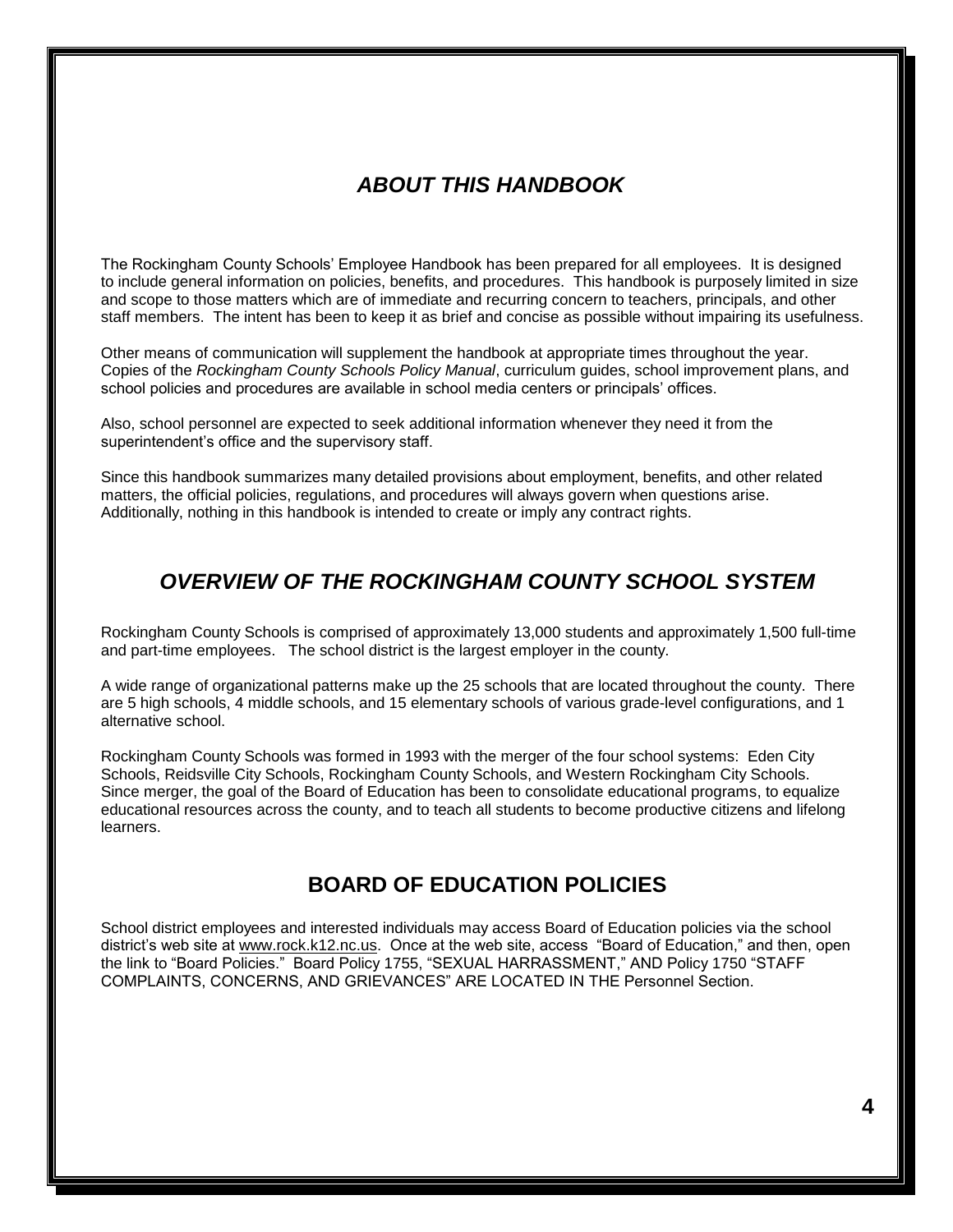# *GENERAL POLICIES*

#### *Equal Employment Opportunities*

The Board of Education (Rockingham County School System) does not discriminate on the basis of race, color, national origin, sex, disability, age, homelessness or otherwise in its educational programs and activities and in employment.

#### *Sexual Harassment*

Rockingham County Schools believes that employees and students are entitled to work and study in an environment which is free from sexual harassment. Employees are prohibited from engaging in sexual harassment. If evidence of sexual harassment is established, an employee will be subject to disciplinary action up to and including dismissal.

Although not an all inclusive list, some examples of sexual harassment include the following: deliberate, unwelcome touching; suggestions or demands for sexual involvement accompanied by implied or overt promises of preferential treatment or threats; pressure for sexual activity; continued or repeated offensive sexual flirtations, advances, or propositions; continued or repeated verbal remarks about an individual's body; sexually degrading words used toward an individual to describe an individual; or the display in the workplace of sexually suggestive objects or pictures.

Board of Education Policy 1755, "SEXUAL HARRASSMENT," and Policy 1750 "STAFF COMPLAINTS, CONCERNS, AND GRIEVANCES" are accessible via the school district's web site at [www.rock.k12.nc.us](http://www.rock.k12.nc.us/). If you have complaints or concerns refer to page 33 in this handbook.

#### *Bloodborne Pathogens Exposure Control*

Each school has a Bloodborne Pathogens Exposure Control Plan designed to minimize employee exposure to potentially infectious blood and other bodily fluids. All employees must be aware of the provisions of the Plan. Some employees are classified as occupationally exposed because they can reasonably anticipate coming into contact with blood or bodily fluids in the normal performance of their assigned work duties. These employees will receive appropriate training, be offered the Hepatitis B vaccination free of charge, and use specific work precautions to minimize contact with potentially infectious bodily fluids.

Employees designated as occupationally exposed will be notified regarding training and HBV vaccinations. Copies of the Exposure Control Plan are available in each school. Questions may be referred to the Assistant Superintendent for Student Support.

#### *Communicable Diseases*

The school system, in an effort to provide a safe and secure environment for all students and employees, shall make decisions regarding the employment of persons with a communicable disease on a case-by-case basis. All employees must follow regulations regarding the handling and cleaning up of potentially infectious bodily materials (universal precautions) to prevent the spread of communicable diseases.

An employee suffering from a communicable disease or condition is encouraged to inform his/her principal or supervisor so that appropriate accommodations may be made and appropriate precautions may be taken.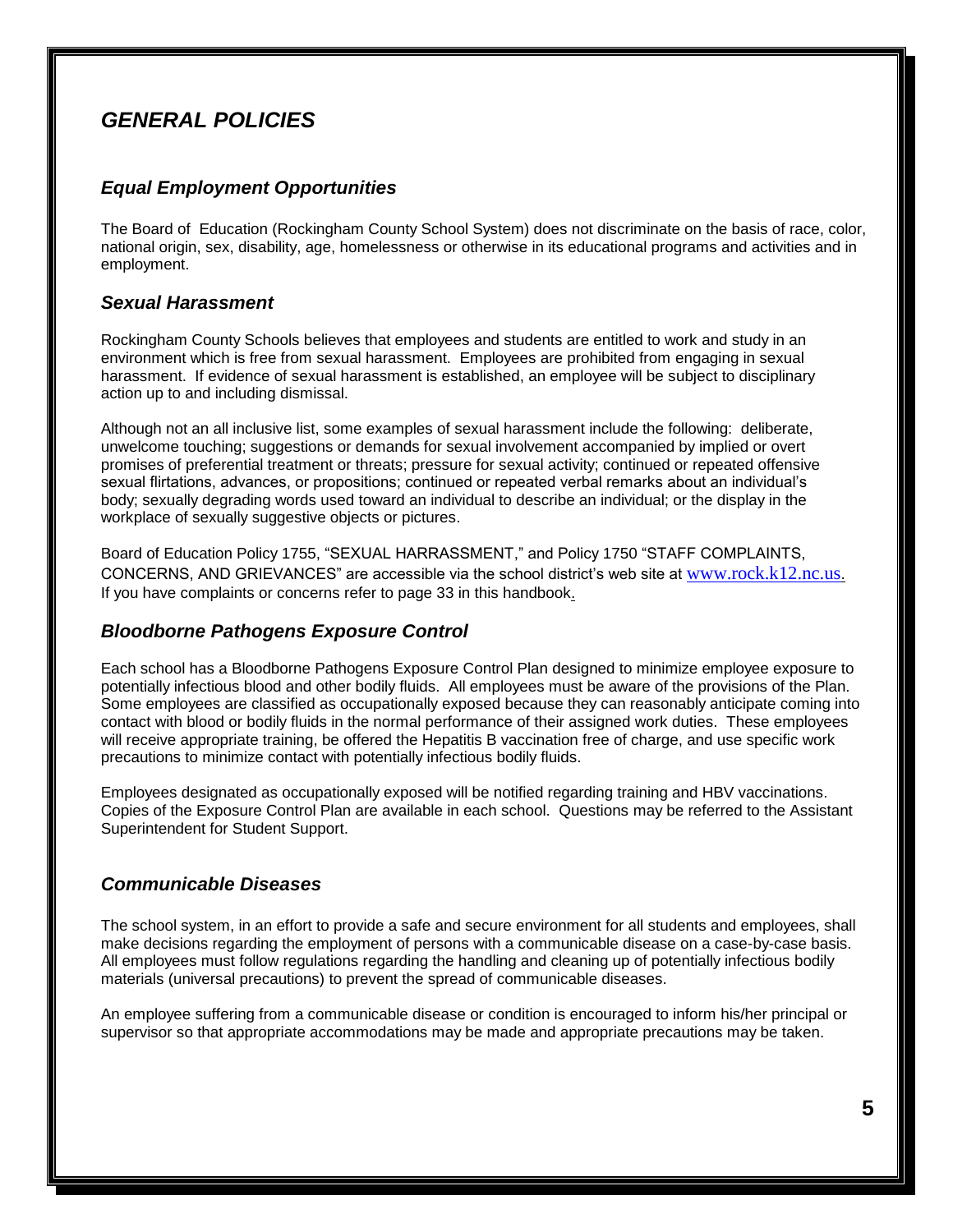#### *Drug-Free Workplace*

Due to the commitment to a drug and alcohol free workplace, it is the policy of the Board of Education that the work environment shall be free of the presence of alcoholic beverages or unlawful controlled substances and that employees shall perform their job assignment safely, efficiently, and without the adverse influence of alcohol or controlled substances. Therefore, the Board of Education prohibits all employees from possessing, using, manufacturing, dispensing, selling, distributing, or being under the influence of illegal drugs and from the use, sale, distribution or possession of drug paraphernalia. All employees are prohibited from unlawfully possessing, using, manufacturing, dispensing, selling, distributing, or being under the influence of alcohol.

Violation of this policy shall subject an individual to personnel action including, but not limited to, termination of employment or the requirement that the employee participate satisfactorily in a drug abuse assistance or rehabilitation program approved for such purposes by the Administration, suspension with or without pay, conditional continuation of employment, or any combination of these enumerated actions.

#### *Drug and Alcohol Testing*

The purpose of drug and alcohol testing is to promote and maintain a drug-free environment in the workplace and to protect employees, students, and the public by ensuring that employees of the Board of Education are physically and mentally fit to perform their assigned duties.

To help insure for the safe operation of school vehicles, all applicants for bus driver, bus mechanic, or other transportation positions directly involving the safe transportation of students, or positions which require that the employee has a valid CDL license are required to submit to a drug assessment prior to final consideration for employment and will be subjected to random drug testing during employment under the guidelines set forth in Board of Education policy and the 1995 Omnibus Federal Drug and Alcohol Testing Act.

Any employee who refuses to submit to any diagnostic test to detect alcohol and/or drug use after reasonable suspicion is established may be suspended immediately pending consideration of a decision to terminate employment.

#### *Smoke-Free School Facilities*

On January 1, 1995, the *Goals 2000: Educate America Act* went into effect. This legislation required that no Federal agency shall permit smoking within any indoor facility (or portion thereof) utilized for the provision of routine or regular early childhood development (Head Start) services, kindergarten, elementary, or secondary education or library services to children. On April 17, 2006, the Rockingham County Board of Education implemented a 100% tobacco free school policy.

#### *Employee Evaluation*

Employees are evaluated according to guidelines established by the State Board of Education based on regulations set forth in the Excellent Schools Act of 1997. The Excellent Schools Act is a comprehensive plan for improving student academic achievement and reducing teacher attrition with three specific goals: (1) concentrate student learning in the core academic areas; (2) improve teacher skills and teacher knowledge as those skills and knowledge relate to improved academic achievement; and (3) reward teachers for their improved skills and knowledge and for improved student academic achievement.

#### *Licensed Personnel:*

The Excellent Schools Act directed the State Board of Education to "… revise and develop uniform performance standards and criteria to be used in evaluating professional public school employees including school administrators." Rockingham County Schools uses North Carolina Educator System (NCEES) based on these standards and criteria: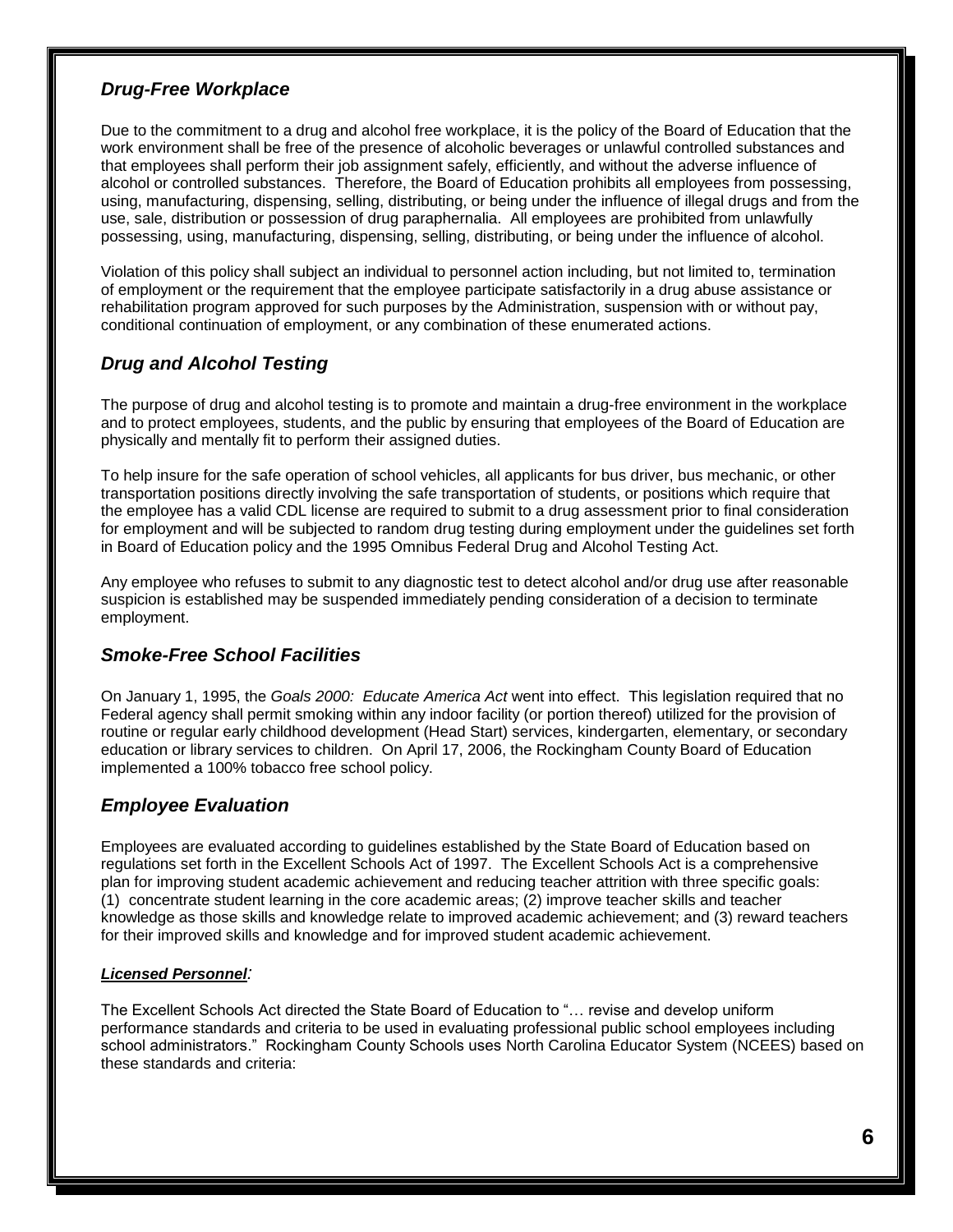*North Carolina Educator System (NCEES):* This instrument is used by all licensed and employed by Rockingham County Schools.

Time lines and procedures that will be explained in detail by the licensed employee's direct supervisor at the beginning of each school year.

*Classified Personnel:* The Board of Education places a high priority on employing the most competent personnel available and on assisting them to develop throughout their term of employment. Classified employees, who are at-will employees, are evaluated once every year by the principal, supervisor, or designee using the appropriate evaluation instrument.

#### *Personnel Files*

The school system shall maintain a personnel file on each employee that includes employment records and documents collected and retained by the school system. An employee may review his/her personnel file during regular office hours. No evaluation, commendation, complaint, or suggestion may be placed in a personnel file unless it is signed, dated, and a written copy is provided to the employee at least five days before it is placed in the file. An employee may offer a written denial or explanation of any written document which will also be placed in the personnel file.

The superintendent may elect not to place in an employee's file a letter of complaint that contains invalid, irrelevant, outdated, or false information when there is no documentation of an attempt to resolve the issue.

#### *Corporal Punishment*

Corporal punishment is not to be used in the Rockingham County School System.

#### *Health Examination Certificates*

All public school employees upon initial employment or within 30 days of employment, must have on file in the Human Resources Department a completed copy of the Health Certificate.

#### *EMPLOYEE RESPONSIBILITIES*

#### *Compliance with Board of Education Policies*

It is the responsibility of all employees to familiarize themselves with the printed policies of the Board of Education. Employees will be held accountable for compliance with these policies.

#### *Code of Ethics and Standards of Conduct*

Employees shall maintain an appropriate relationship with students in all settings; does not encourage, solicit, or engage in a sexual or romantic relationship with students, nor touch a student in an inappropriate way for personal gratification, with intent to harm, or out of anger...

Employees are to take action to remedy an observed violation of the Code of Ethics for North Carolina Educators and promote understanding of the principles of professional ethics...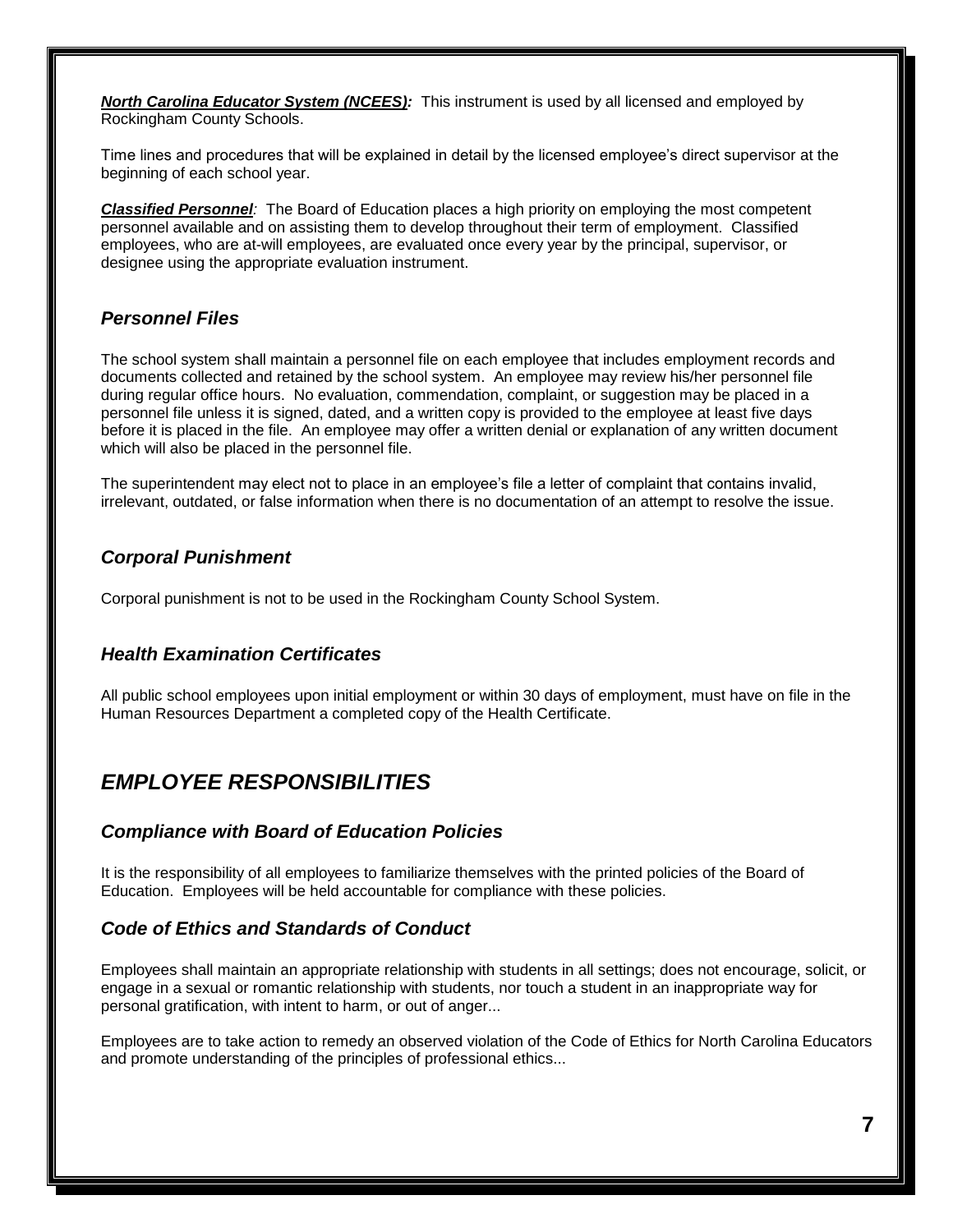#### *Licensure*

State law requires all employees in licensed positions to hold an appropriate license for their subject, grade level, or professional assignment. "Appropriate" can mean initial license, continuing license, lateral entry license, alternative license, or provisional license.

*Initial License:* This license is issued to individuals who are required to complete a Beginning Teacher Program.

**Standard Professional I License**: This license is issued to graduates of North Carolina's approved education programs.

**Standard Professional II License**: This license is issued to graduates of North Carolina's approved education programs who have at least three years of public school experience.

*Lateral Entry License:* This license is issued to skilled individuals who hold non-teacher education four-year degrees. Lateral entry licenses are issued on a provisional basis in licensure areas that correspond to the individuals' areas of academic study. Lateral entry license holders are subject to the regulations that apply to other beginning teachers in North Carolina, and they must meet program and testing requirements within three years.

*Provisional License:* This license is usually issued to individuals who are teaching out-of-field or have an expired license. Specific requirements are necessary for clearing the provisional license.

**The maintenance of a valid license in the area of assignment is the individual responsibility of the employee. Employees who hold licenses that expire during a particular year must furnish documentation to the Human Resources Department that the required renewal credits, test scores, course work, etc., have been completed.**

#### **Inclement Weather Procedures**

When an announcement is made that schools are closed, the procedures below will be in effect. The announcement will be made on the RCS District website at www.rock.k12.nc.us, on the RCS Facebook/Twitter pages, an RCS Alert Now phone message, on local TV or radio stations and on the RCS Weather Line at 623- 1385.

#### **Plan 1:**

- Schools closed for students.
- Optional Workday for teachers, teacher assistants and other 10 month employees.
- Child care opens at 9:00 AM.

#### **Plan 2:**

- Schools closed for students.
- Annual leave day or holiday for teachers, teacher assistants and other 10 month employees.
- Child care is closed.

**Plan 3:**

- Schools are closed.
- No school employee should report unless they are called in for specific purposes.
- Child care is closed.
- **"\_\_" Hour Delay:**
	- Schools operate on a "\_" hour delay; with option to close.
	- Employees should report at time noted review your options.
	- Child care opens at 9:00 AM.

#### **Early Release:**

- Schools close at specified time.
- Employees review your options.
- Child care closes at 4:00 PM.

#### **Snow Routes:**

When snow routes are noted, buses will not travel on unpaved roads. **8**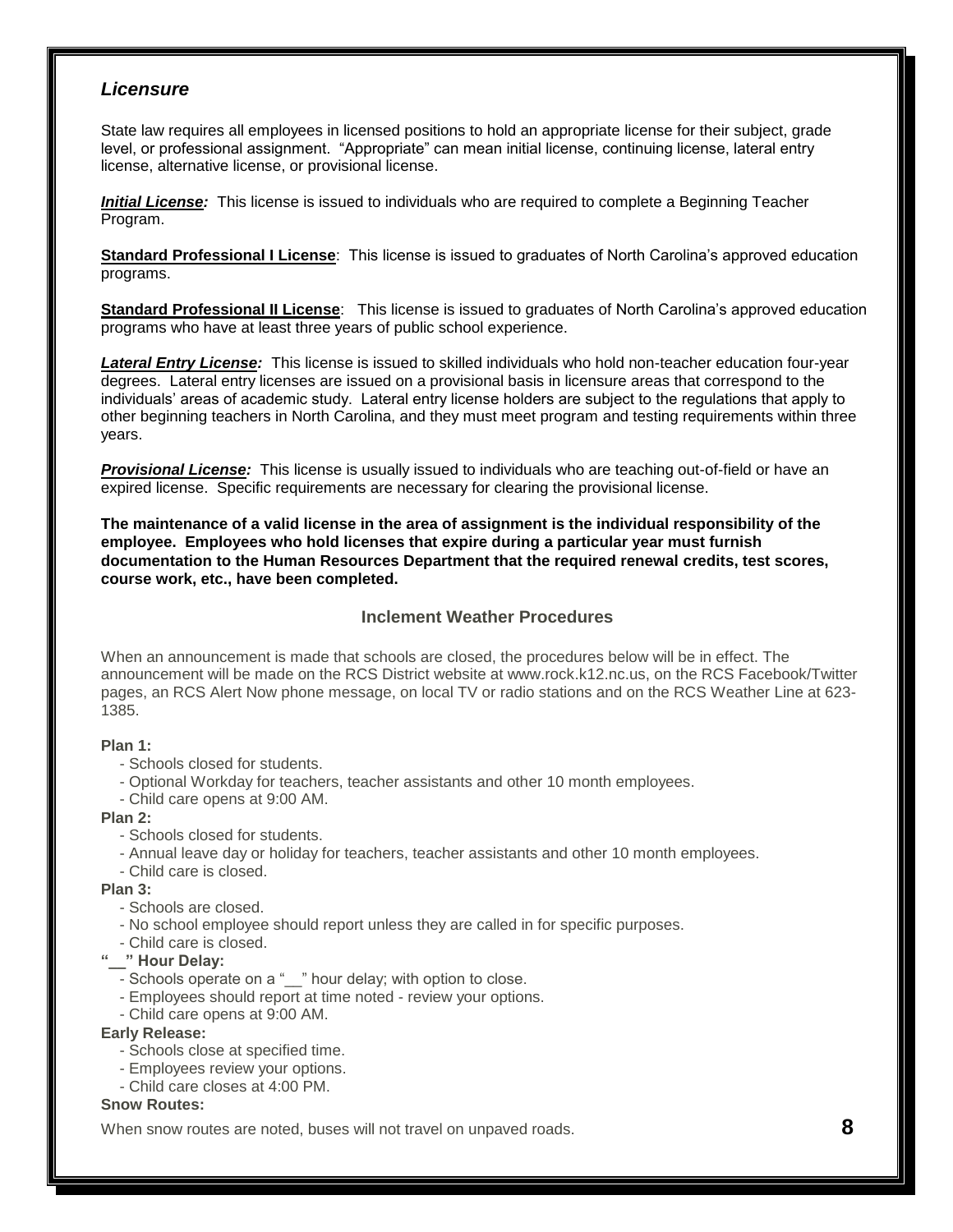#### **When Bad Weather Hits…**

- No announcement means that school will operate on a regular schedule!

- If we have to make an inclement weather call, the announcement will be made on the RCS District website at www.rock.k12.nc.us, on the RCS Facebook/Twitter pages, an RCS Alert Now phone message, on local TV or radio stations and on the RCS Weather Line at 623-1385.
- The decision to close school or to operate on a delayed schedule will be announced by 6:00 AM., if possible. The announcement will designate what plan to follow.
- If bad weather begins after school is in session, school may be dismissed early to permit student to get home before roads become too dangerous. Again, please check the RCS District website at www.rock.k12.nc.us, the RCS Facebook/Twitter pages, local TV or radio stations or the RCS Weather Line at 623-1385.

**Important Weather Announcement Locations: RCS District Website** - www.rock.k12.nc.us **RCS Facebook Page** - [www.facebook.com/rockinghamcountyschools](http://www.facebook.com/rockinghamcountyschools) **RCS Twitter Page** - [http://twitter.com/RCS\\_NC](http://twitter.com/RCS_NC) **RCS Weather Line** - 336-623-1385 **TV Stations** - WFMY (News 2), WXII (News 12), WGHP (Fox 8) **Radio Stations** - WLOE 1490 AM, WMYN 1420 AM & WFDD 88.5 FM

#### *The Workday*

A normal day of employment for all full-time, permanent employees is eight hours. (Exception: For some child nutrition positions, full-time, permanent is six hours.) This excludes lunch for all classified staff other than teacher assistants who are directly involved in the supervision of students during their lunch period.

Due to such things as program development, professional growth activities, faculty meetings, bus duty, parent conferences, special help for individual students, and care of school property and equipment, licensed personnel may be required to extend their professional service beyond the normal working hours.

Each work site determines its own working hours.

#### *Administration of Medication*

The administration of medication to students by employees shall be permitted only upon the proper authorization by a physician and the student's parent or guardian. Please refer to the medication administration guidelines that is on file in the school office. Specific medication administration questions should be directed to the school nurse.

#### *Reporting Child Abuse or Neglect*

Any school employee who has reason to suspect that a child is the victim of child abuse or neglect has a legal responsibility and duty to report the case in accordance with the following procedures.The employee must promptly report the case to the principal, designee, or supervisor. When a principal, designee, or supervisor receives a report of suspected child abuse or neglect, the report must then be transmitted immediately to the Department of Social Services.

#### *Teacher Responsibilities*

The teacher is directly responsible to the principal. The primary functions are to direct the growth and development of pupils and to assume definite responsibilities toward the efficient operation and the improvement of the total program of the school. Examples of additional responsibilities which may be assigned include, but are not limited to the following: bus duty, cafeteria supervision, playground duty, supervision of extracurricular activities, and service on committees.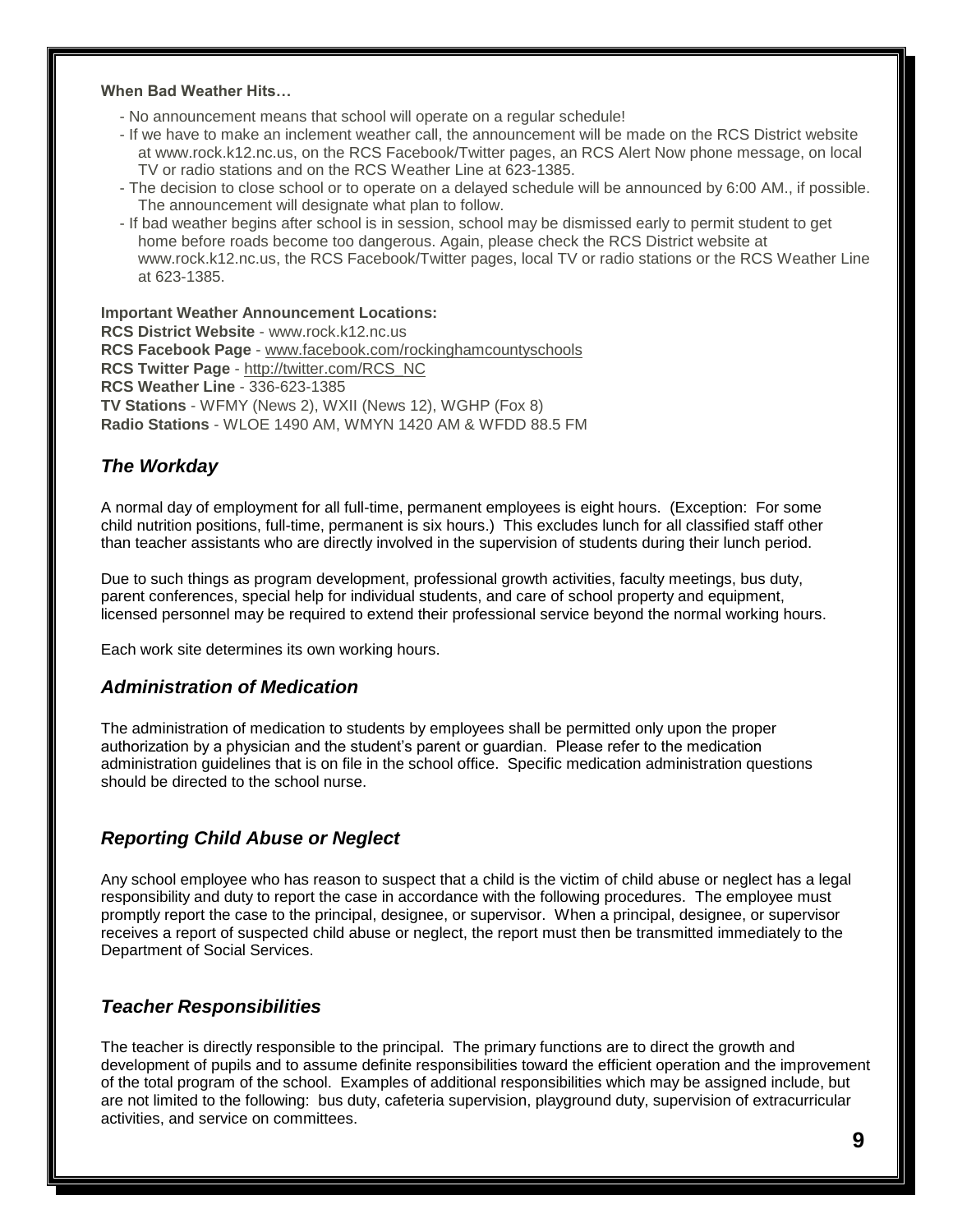#### *Teacher Assistant Responsibilities*

The primary functions of the teacher assistant are to assist with instructional activities and free the teacher from some of the routine duties. Teacher assistants shall also be assigned for the purpose of providing services to meet the unique needs of identified special needs students. Teacher assistants perform all duties under the supervision of teachers and principals.

#### *Other Classified Staff Responsibilities*

Each classified employee is directly responsible to a designated supervisor. Each employee has a responsibility for the smooth and efficient operation of the school system. Additional responsibilities may be assigned by the designated supervisor.

#### *Personal Financial Responsibilities*

It is important that each employee be a responsible citizen in the community. This includes prompt payment of tax obligations including county property taxes, state and federal income taxes. When a taxing authority is forced to garnish an employee's wages it is a poor reflection on the employee and the school system. Incidents of non-payment of taxes may be considered as insubordination and may reflect negatively on future employment opportunities.

# *EMPLOYMENT POLICIES AND PROCEDURES*

#### *Employment Contracts*

Eligible licensed personnel are issued contracts upon their employment with Rockingham County Schools. Listed below are the types of contracts given to licensed employees.

*Probationary Contracts***:** Newly licensed instructional employees who hold a clear North Carolina license are eligible for a probationary contract for a maximum of four consecutive years.

Former licensed employees who held career contracts with Rockingham County Schools and who are reemployed in the school system must remain on a probationary contract with a clear license.

To earn credit for a probationary year, a licensed employee must work 120 days (student days and workdays).

Probationary contracts may be non-renewed by the Board of Education at the end of the contract term; however, the employee must receive notice of non-renewal by June 15 of a given contract year.

Contracts for any position requiring licensing are valid only after such certification or licensing has been secured. N.C.G.S. 115C-315

*Interim Contracts***:** Interim contracts are issued to licensed personnel who fill positions that are temporarily vacant, or short-term for a specific period of time, not to exceed one school year.

*Administrative Contracts***:** Principals, assistant principals, and certain directors and supervisors who are not eligible for career status under the provisions of GS 115C-325 will be issued contracts.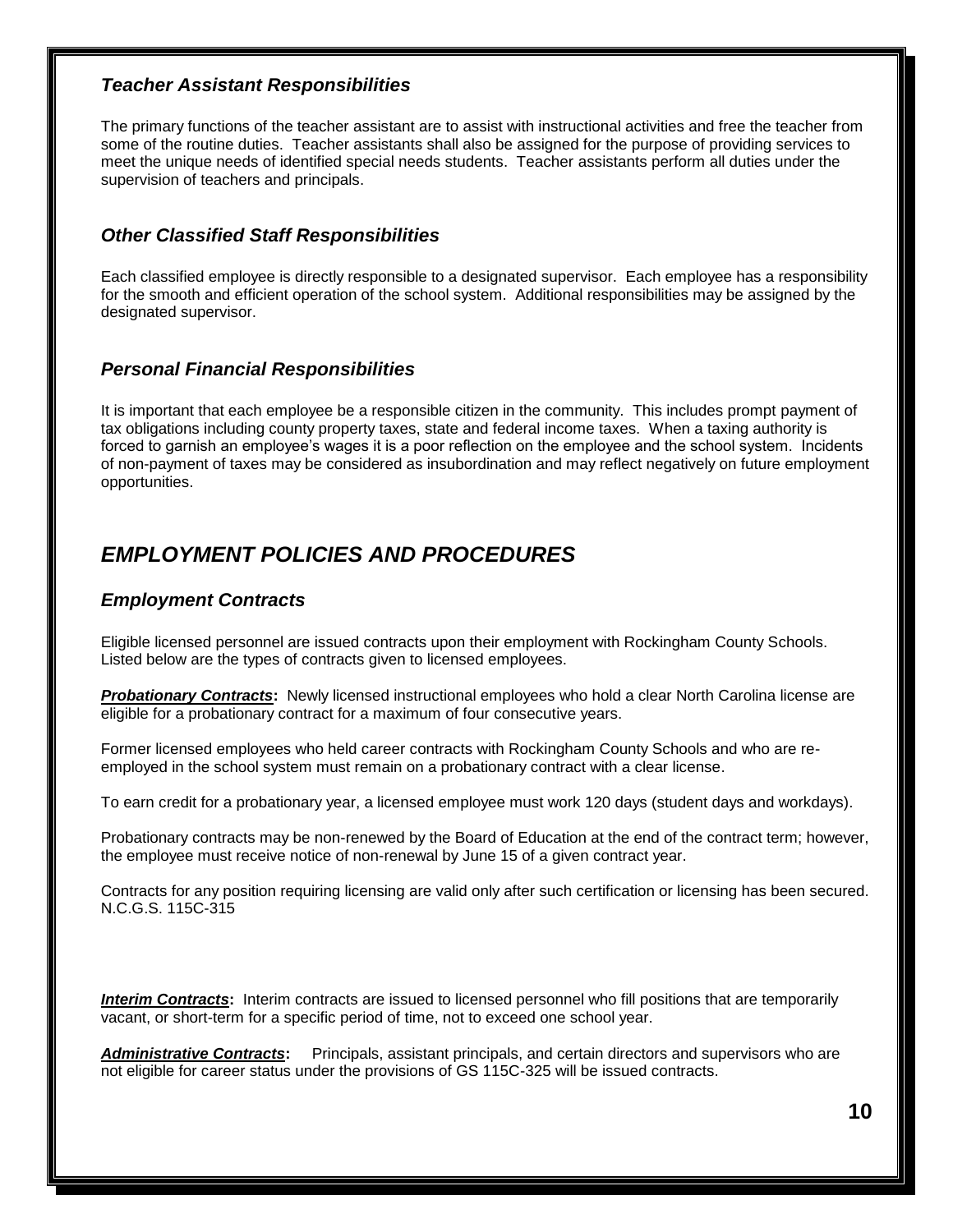#### *Retention*

The Board of Education's intent is to employ or re-employ only those teachers who strive for and have exhibited excellence in their preparation and performance. Satisfactory performance is considered the minimum acceptable standard of performance; however, satisfactory performance does not assure any teacher of rights to or consideration for employment or re-employment.

#### *Changes in Employment Records*

Change forms should be completed with the Human Resources Department for any changes in name, address, or telephone number. Your prompt notification will help maintain accurate employment records for pay, leave, salary verification, and other purposes.

#### *Job Postings*

Job vacancies within the school system are posted during the school year on a regular basis in each school, the Central Office, and on the school system web site at www.rock.k12.nc.us.

#### *Promotions*

When current employees apply for vacancies which would constitute a promotion, they will be given full consideration in light of their qualifications.

#### *Employee-Initiated Transfer*

A request by an employee for a transfer to a different school or position must be on the electronic form provided by the district or in writing and submitted to the Department of Human Resources by May 1. The cut off date for approving employee transfers (lateral movement – same category of position, different address) among schools and departments will be July 1 or the next workday if July 1 is on a weekend or holiday. Following the end of the workday on July 1 or the next workday if July 1 is on a weekend or holiday, the personnel administrator will approve no additional transfers for the following school year. Vacancies that occur during the school year are posted in accordance with board policy.

#### *Dismissal*

Licensed employees included within the definition of "teacher" under North Carolina General Statute 115C-325 are subject to the dismissal procedures outlined in that law and in General Statute 115C-333.

Although classified employees are not entitled to the protections of North Carolina General Statute ll5C-325 and are considered employees-at-will, the school system is committed to fair employment practices that assure there is reasonable basis for dismissal or termination.

#### *Resignation*

Licensed staff must give a 30 day written notice prior to resigning from the system. The 30 days are counted from the date of receipt of the resignation by the Personnel Office. Failure to give a 30 day written notice may

result in license revocation. Classified support staff must give at least two weeks written notice prior to resigning from the school system. The superintendent may accept an employee's resignation on behalf of the Board of Education.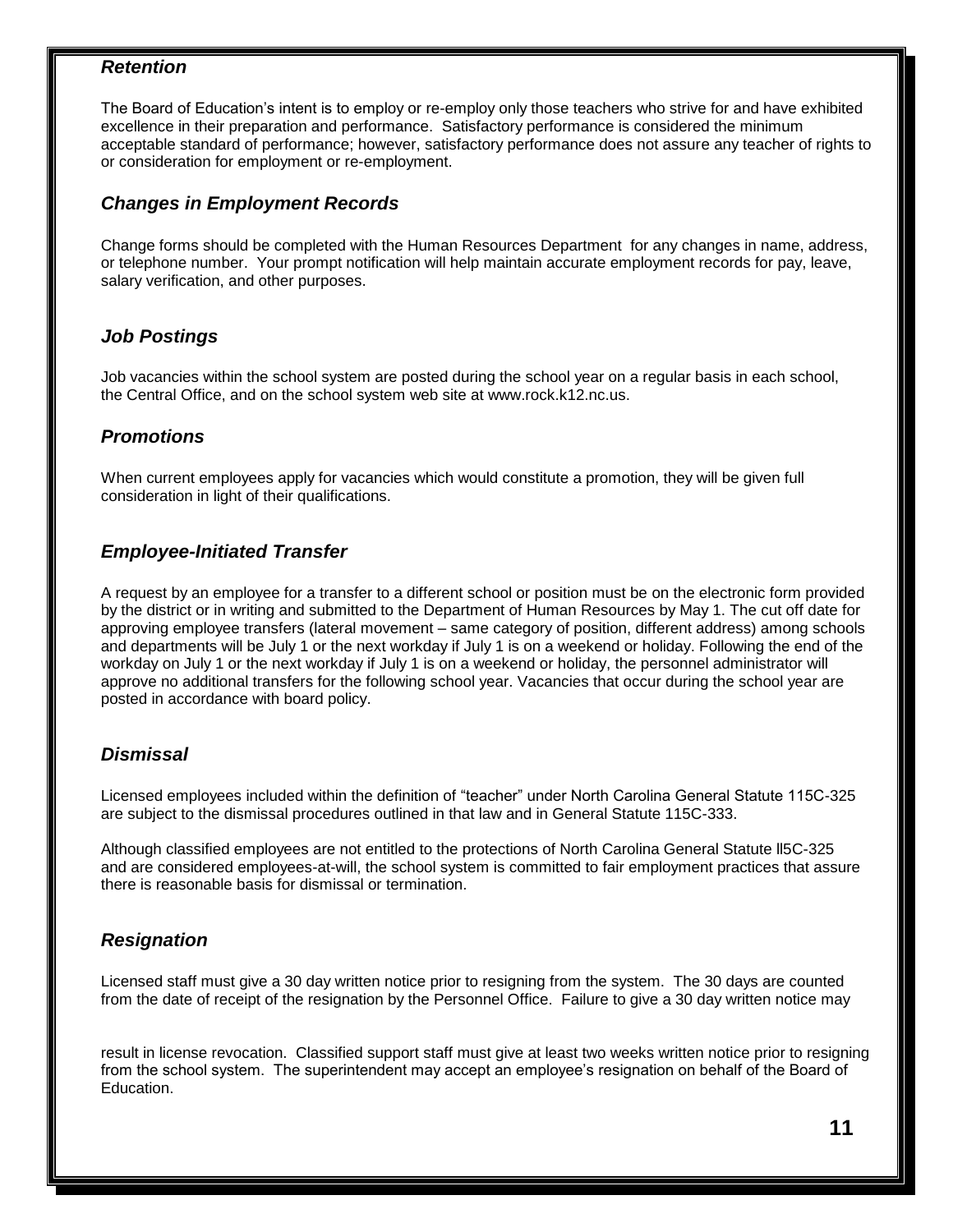#### *Reduction in Force*

The Board of Education recognizes that circumstances may require the reduction in the number of persons employed by the school system because of district reorganization, decreased enrollment, or decreased or discontinued funding. When circumstances require such a reduction in the work force, the Board of Education follows the appropriate procedures set forth in its policy.

#### *Substitute Teachers*

Rockingham County Schools is committed to making every effort to hire licensed teachers to serve as substitutes. Substitutes may be employed on all workdays, including optional teacher workdays (unless the regular teacher is using annual vacation leave on the optional workday). Substitutes may not be employed on holidays and on annual vacation leave days scheduled in the calendar.

All approved substitutes will have access to our online and calling system through Frontline Technologies (Aesop). **Only those substitutes with access to Aesop are eligible to be used as substitutes.**

Minimum requirements for substitute teaching are as follows:

- Completion of an Effective Teacher Training course offered by an accredited college or university.
- Proof of High School Diploma or GED.
- Completed application online.
- Clear Criminal records background check completed by Rockingham County Schools.
- Approval of the Board of Education.
- Completion of required new hire paperwork.
	- o Health Certificate
	- o Tuberculosis Test
	- o Tax Forms
	- o Direct Deposit
	- o I-9
	- o Substitute Agreement
	- o Reference Forms
	- o Copy of Drivers License
	- o Copy of Social Security Card

The daily rate of pay for a substitute who currently holds or has held a teaching license is based on 65% of the A00 teacher salary. The daily rate of pay for a substitute teacher not holding a teaching license is based on 50% of the A00 teacher salary. The rate of pay is established by the State Legislature and is subject to change each year.

A principal, who feels it appropriate to do so, may assign a teacher assistant to serve as a substitute teacher. When a teacher assistant acts as a substitute teacher, the salary for the day will be the same as the daily salary of an entry-level teacher with an "A" license.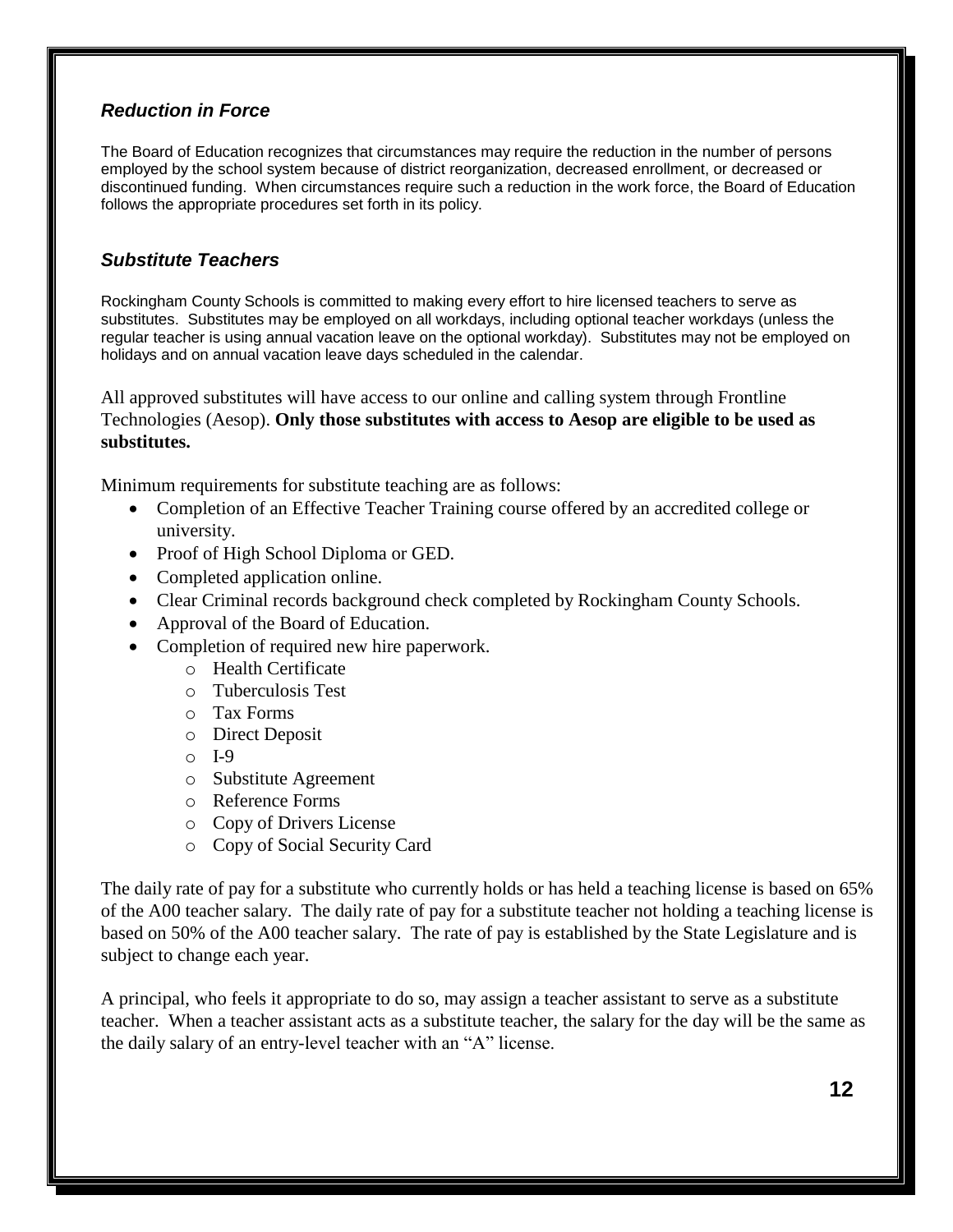Employment of substitute teachers will be in units of half-days or full days based on the employee's base percentage. If teaching responsibilities are for a half day or less, the deduction for a substitute will be for halfday.

# *EMPLOYEE RELATIONS*

#### *Communications*

The school system considers good communication essential in creating a positive work environment that will retain motivated staff who can work together to achieve goals. A number of publications are produced to keep employees and school communities informed.

Additionally, if staff needs information or clarification about a matter affecting them, they are encouraged to discuss the subject with their supervisor or principal. If the problem cannot be handled by their supervisor, they should contact a Central Office administrator for assistance.

#### *Orientation*

New employee system-wide orientation meetings are scheduled on a regular basis throughout the year. Orientation meetings will be scheduled as needed for new employees hired after September. New employees will be notified about these sessions by Human Resources. Orientations are designed to assist new employees to make a successful transition to their job by acquainting them with personnel policies, procedures, and benefits related to their employment. Additional orientations are also conducted at school and department levels to address specific

job responsibilities and procedures.

#### *Employee Assistance Program*

The Employee Assistance Program (EAP) is a system-wide benefit that provides confidential and free, short-term professional counseling services to resolve personal problems interfering with an employee's life at home, in society, or on the job. Services are available to all employees and members of their immediate families.

Although the Employee Assistance Program is sponsored and paid for by the school system, the program is administered independently by two different providers: the Rockingham County Mental Health Clinic and Carolina Psychological Associates, P. A. in Greensboro. This assures the employee of complete confidentiality in seeking help from the program.

The telephone numbers for contacting the two providers area as follows: Mental Health Center – 342-8316 (8:00 a.m. – 5:00 p.m.) & Carolina Psychological Associates -272-0855. Crisis/Emergency – 342-8316 (after working hours) – 634-3300

#### *Employee Suggestions*

The school system welcomes employee suggestions and ideas for improvement. You are encouraged to share suggestions with your supervisor or principal.

#### *Resolving Formal Complaints and Grievances*

The Board of Education encourages the administration to actively attempt to resolve differences and to reduce the potential sources of conflict among employees. Open, effective channels of communication among all employees, administrators, and the Board of Education shall be established and maintained. Any employee who has a grievance against the school district or against another employee within the district shall have the opportunity for an orderly presentation and impartial review of the grievance.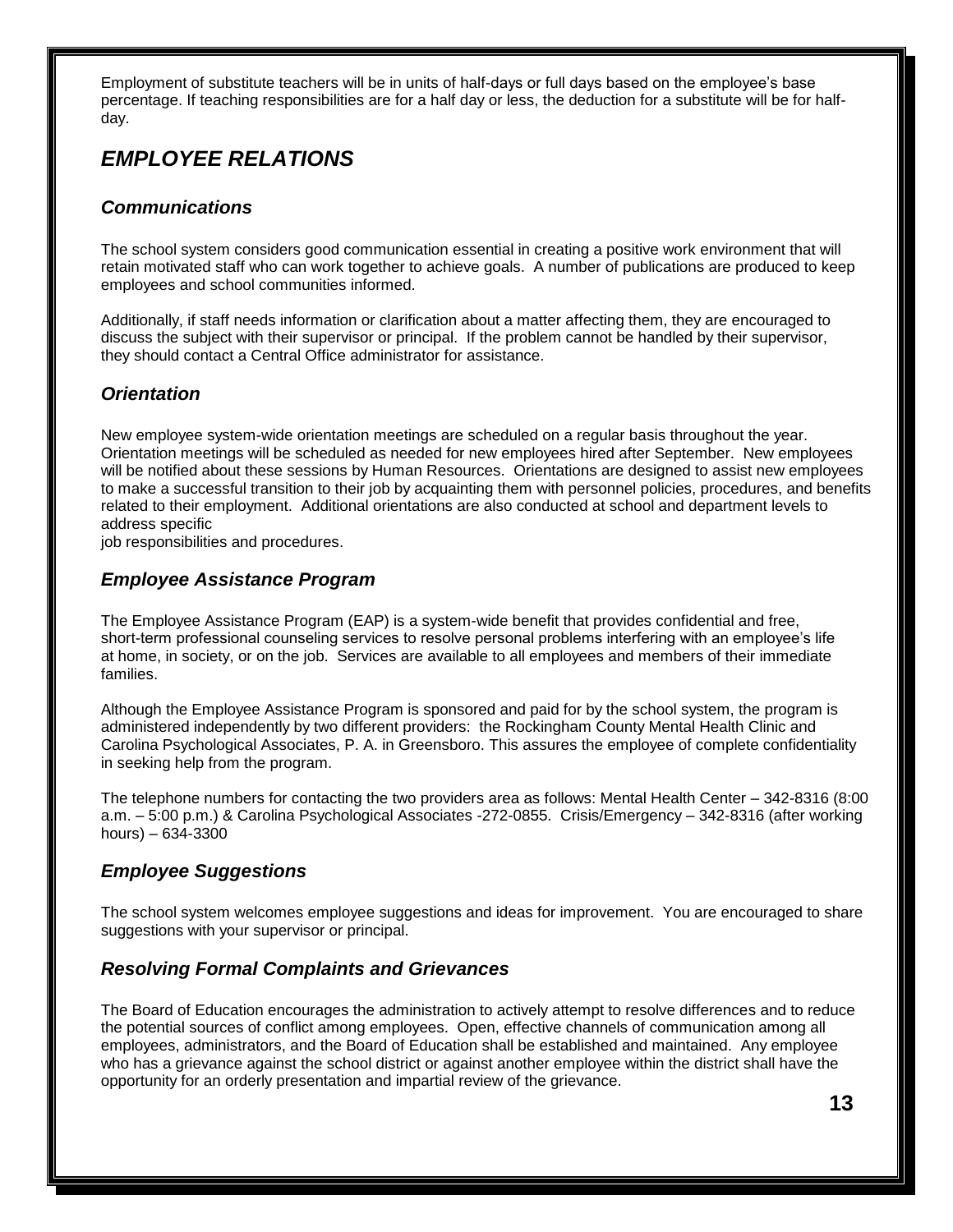A grievance is a formal written claim by an employee that there has been a violation, misapplication, or misinterpretation of a law, policy, or regulation.

All grievances shall be in writing and the written statement of grievance shall remain the same throughout all steps of the grievance procedure.

**Step 1:** The employee(s) shall present the grievance in writing on an approved form to his/her immediate supervisor or supervisor's designee, or if that is not appropriate, to the Executive Director of Human Resources. The formal grievance shall be filed as soon as possible, but in no event longer than ten days after the occurrence giving rise to the grievance. The immediate supervisor or designee shall provide the aggrieved employee(s) with a written response to the grievance within four days after the meeting.

In the event the immediate supervisor or designee determines at the outset that a Step 1 review is inappropriate, or if the immediate supervisor is the person against whom the grievance is being brought, the grievance procedure will originate at Step 2.

**Step 2:** If the grievance is not resolved at Step 1, within four days of receipt of the Step 1 decision, the employee(s) may refer the grievance for review by the Superintendent or designee.

Board of Education Policy 1750, "STAFF COMPLAINTS, CONCERNS, AND GRIEVANCES, is accessible via the school district's web site at [www.rock.k12.nc.us.](http://www.rock.k12.nc.us/) If you have complaints or concerns refer to page 33 in this handbook.

#### *Removal of Information from the Personnel File*

Any employee may petition the Board of Education to remove from the personnel file information that he/she deems invalid, outdated, or irrelevant. To do so the employee must make this request in writing to the Human Resources Department.

#### *Exit Interviews*

Upon separation from employment, employees are sent a survey to complete regarding their employment conditions while working for Rockingham County Schools. In addition, any employee desiring to give feedback to the school system will be granted an exit interview. Employees desiring an exit interview should contact the Human Resources Department.

#### *Recognition*

Several awards programs are conducted each year to recognize outstanding service or achievement. Those include but are not limited to the following: Teacher of the Year, Principal of the Year, and Volunteer of the Year. In addition, the school system provides service appreciation awards for employees who are retiring.

# *LEARNING AND GROWTH OPPORTUNITIES*

#### *Licensed Staff*

Professional personnel, by State Board of Education policy, must periodically update their professional license. Certification of renewal credit is required to assure that professional personnel update their professional knowledge and technical competency.

A Standard Professional 2 License (SP2) is valid for a period of five years and must be renewed by earning 8 renewal credits within the current 5-year cycle. Renewal credit includes: 1 renewal credit for literacy, 1 renewal credit in the specific academic subject area and 5.5 general credits (as determined by the LEA). The academic subject area credit does not apply to school administrators or student service personnel (social workers, counselors, media coordinators, etc.) Credit is no longer given for teaching experience.

Principals and assistant principals must earn 3 renewal credits focused on the school executives as instructional, human resources and managerial leaders. The remaining 5 credits may be general credits.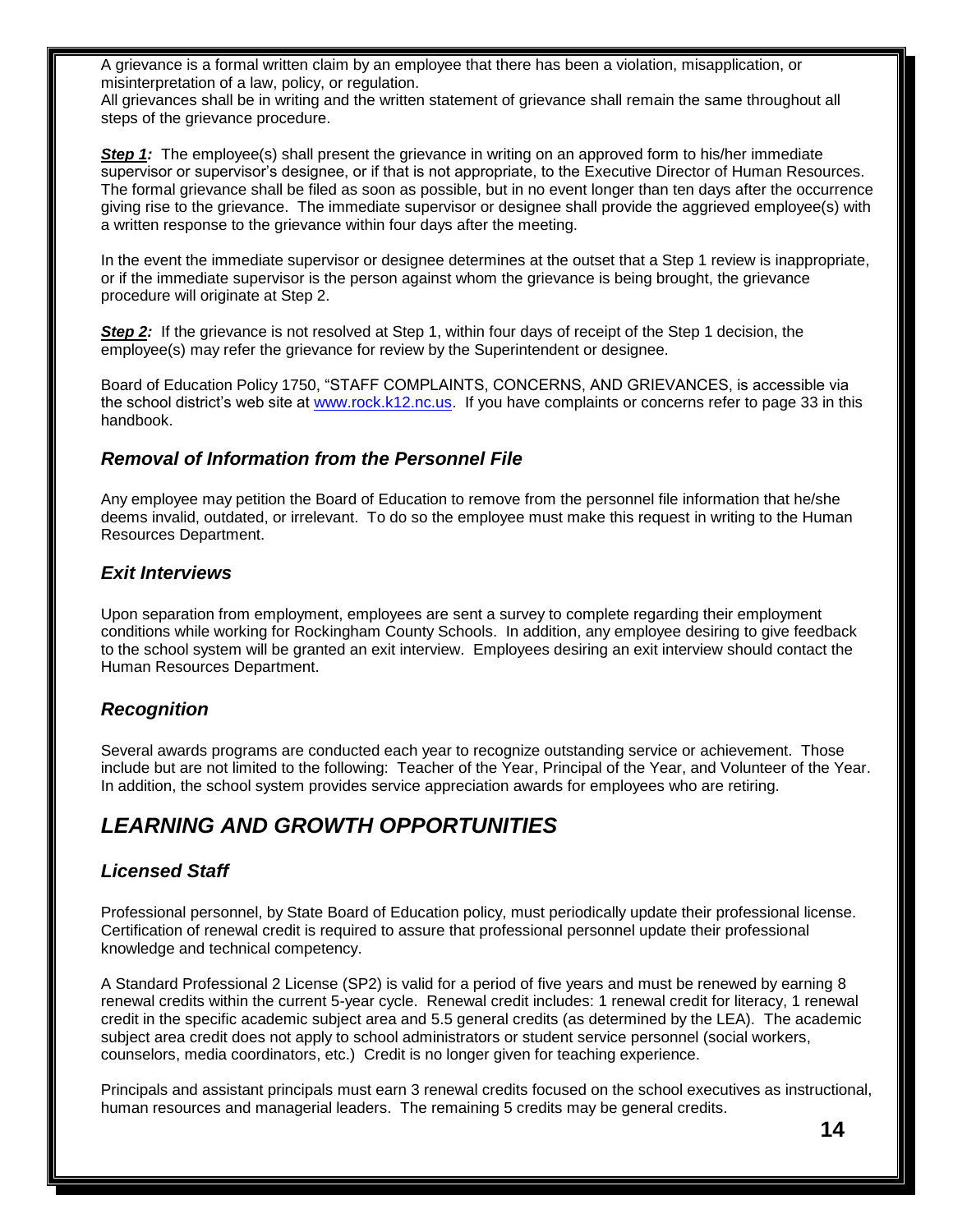One semester hour is equivalent to 1.5 units of renewal credit.

Teachers who complete National Board may earn 7.5 renewal credits (including 1 for academic subject area and

1 for literacy). Those who are in the 10 year National Board renewal cycle may earn 2 credits (1 for academic subject area and 1 for literacy).

Prior approval is required for all staff development activities by completing a proposal on the SEA system. After completion of the activity, the SEA survey should be completed. All out-of-district activities require a certificate of completion for renewal credits to be posted. All credits are posted from the SEA system.

For all licensed employees the PDP is an annual plan focusing on identifying goals and strategies for improving professional skills. The plan is developed in collaboration with the principal or designee and/or mentor teacher.

It is the responsibility of all licensed employees to keep up with their earned renewal credit. Keep a personal file of all earned credit.

Course credits can be earned through the following:

#### *Workshops, Conferences, and Activities*

Many opportunities for renewal credit are offered by outside agencies and organizations. All credits must be approved through the SEA system.

#### *College or University Courses*

Courses may be taken through any accredited college or university, including technical or community colleges. One quarter hour of credit is the equivalent of 1.0 renewal credit. One semester hour of credit is the equivalent of 1.5 renewal credits.

#### *In-system Courses or Workshops*

Workshops and courses are offered regularly through the school system. These activities generally offer approved renewal credit of at least 10 hours in length.

**CEU Requirements are:**

3 renewal credits in CONTENT 3 renewal credits in CONTENT 3 renewal credits in LITERACY 5 renewal credits in GENERAL 2 renewal credits in GENERAL

K - 8 Licensure Area Teachers **ALL Other Licensed Educators** ALL Other Licensed Educators

Effective July 2016, renewal credits 0.5 or higher will be accepted by Rockingham County Schools.

#### *Beginning Teacher Support Program*

The Beginning Teacher Support Program (BTSP) is a three-year program for beginning teachers that extends professional education preparation and offers the assessment and support necessary for an individual's professional growth. Student services personnel (media coordinators, counselors, and speech pathologists), administrators, and curriculum-instructional specialists are issued continuing licenses and do not participate in the Initial Licensure Program.

Out-of-state applicants are not subject to BTSP requirements if they have a NC license based on interstate reciprocity or completion of an NCATE approved education program, and have three or more years of experience (as determined by the Licensure section).

The fundamental purpose of the BTSP is to offer support for an individual's professional growth during the first three years of employment. Support consists of the following:

- 
- 
- 
- Evaluations of performance
- A mentor Camera Control Control of the Staff Development<br>BESP Coordinator Control of the State Others as needed to
- Others as needed to be determined by Beginning - Periodic assessment of skills Teacher Support Program Coordinator
- Professional Development Plan **15**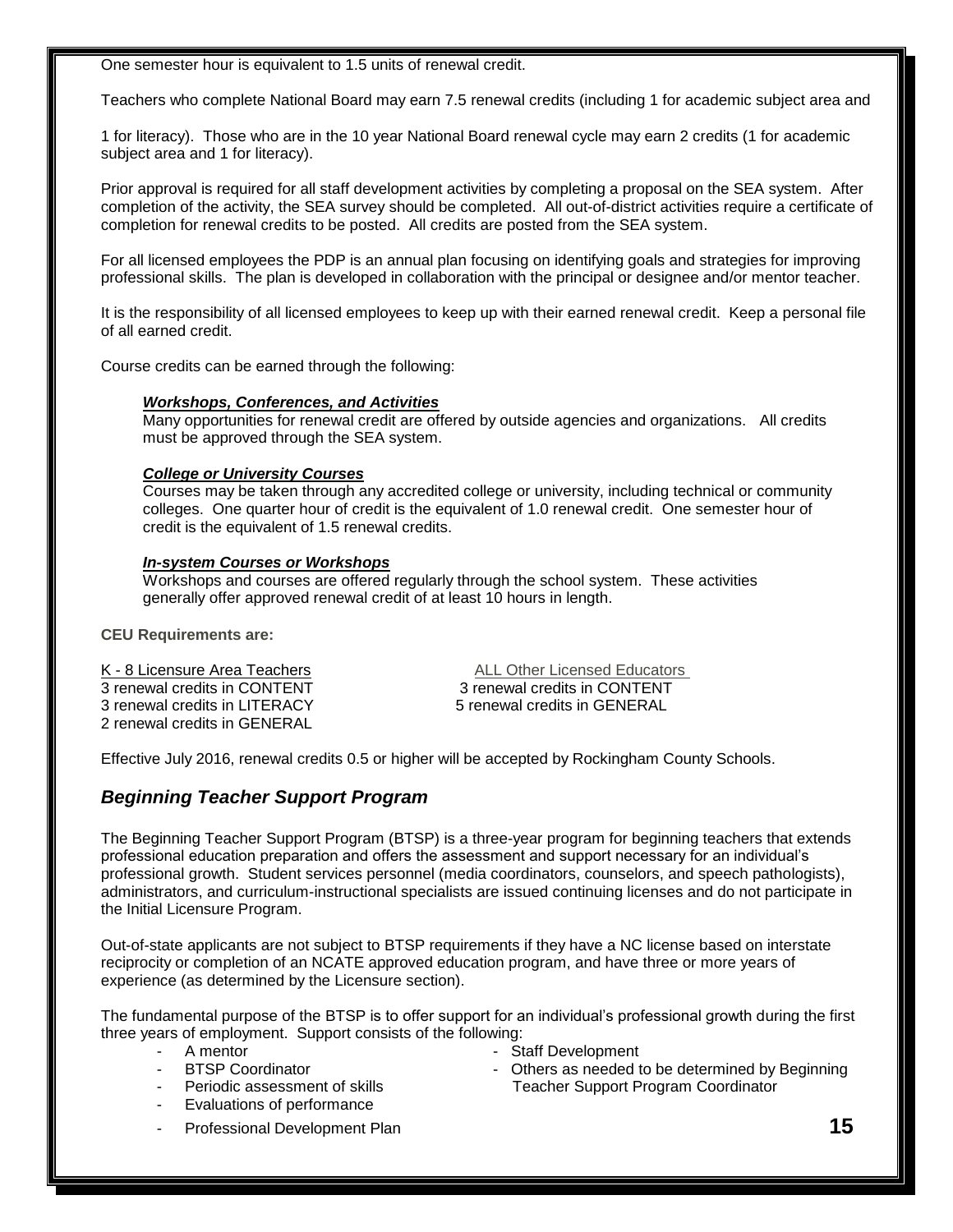Initially licensed teachers are eligible for a continuing license based on three years teaching experience and successful completion of the Interim Requirements for Licensure.

The requirements for BTs by year are as follows:

First Year (BT-1):

- Three formal observations by the principal or designee
- One formal observation by a peer
- Summative evaluation by the principal
- Completion of the Professional Development Plan
- A log of all staff development including name and date of workshop, number of hours credit
- A log of all meetings with the BT's mentor

Second Year (BT-2):

- Three formal observations by the principal or designee
- One formal observation by a peer
- Summative evaluation by the principal
- Completion of the Professional Development Plan
- A log of all staff development including name and date of workshop, number of hours credit
- A log of all meetings with the BT's mentor

Third Year (BT-3):

- Three formal observations by the principal or designee
- One formal observation by a peer
- Summative evaluation by the principal
- Completion of the Professional Development Plan
- A log of all staff development including name and date of workshop, number of hours credit

Teachers must serve three years within a five-year period from the date of enrollment to complete the initial licensure process and all three years must be in the same licensure area. In addition, the BT must be on the payroll for six consecutive months in order for the year to count for BT requirements. A teacher who is employed for less than 50% of the time is not eligible to participate in the BTSP.

The year-to-year employment decisions and the awarding of career status to probationary teachers are not local decisions. Teachers not recommended for continuing licensure have three options:

- Have the recommendation reviewed by filing a contested case petition in accordance with Article 3 of Chapter 150B of the General Statutes of North Carolina.
- Contact an approved teacher education program and complete a program of study to correct deficiencies.
- Exit the profession.

#### *Beginning Teacher Induction Program*

All first-year teachers are required to participate in the Beginning Teacher Induction Program. This program is designed to give support to first-year teachers as they adjust to their job responsibilities. The program begins with three full days of in-service prior to the first day that all staff report back to work. Other monthly meetings will be scheduled, with meeting dates given to all first-year teachers at the first induction meeting.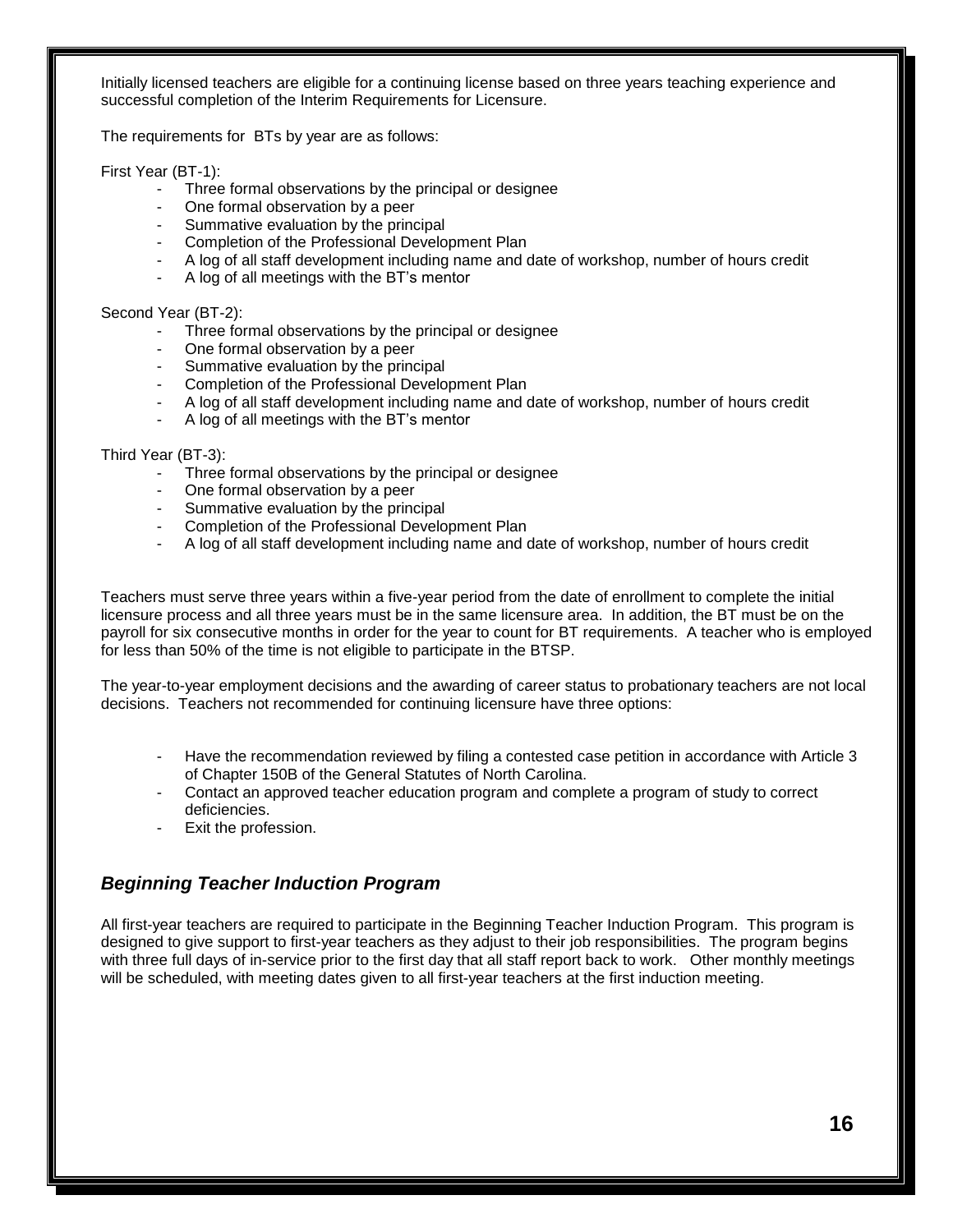### *COMPENSATION*

#### *Definitions of Terms*

**Permanent Employee:** Employees who are either: (a) employed with the expectation of permanent employment to fill a position that is to be permanent if present needs and funds continue, or (b) employed with the expectation of at least six full consecutive monthly pay periods of employment to replace one or more employees who are on leave of absence without pay. Eligibility for benefits must be designated at time of initial employment or upon change of employment status.

Employees in this category shall be eligible for membership in the State Employees' Retirement System, coverage under the North Carolina hospitalization insurance program, holidays, annual leave, and sick leave according to approved earning rates. Employees in this classification are earning state service toward annual leave and longevity pay.

*Part-Time Employee:* Employees who regularly work at least 20 hours per week, but less than the number of hours set as full time for that class of work.

Employees in this category are entitled to earn annual leave, sick leave, and holidays on a *pro-rata* basis. A part-time employee does not receive retirement and hospitalization benefits. However, an employee in this category is eligible for hospitalization coverage by assuming full costs (employee and employer charges) of coverage, but is not eligible for retirement system membership. Persons in this category are earning state service toward annual leave and longevity pay. A part-time employee is eligible to receive longevity pay.

*Full-time Employee***:** Employees whose regular work week is the number of hours set as full-time in his or her class of work, but not less than 30 hours per week. Two or more part-time positions may be combined to produce full-time employment.

Employees in this category shall be eligible for membership in the State Employees' Retirement System, coverage under the North Carolina hospitalization insurance program, holidays, annual leave, and sick leave according to approved earning rates. Employees in this classification are earning state service toward annual leave and longevity pay.

**Temporary Employee:** Employees who are employed less than 6 full pay periods or an employee whose regular work week is less than 20 hours per week.

Employees in this category are not eligible for membership in the State Employees' Retirement System, coverage under the North Carolina hospitalization insurance program, holiday, annual leave pay, or sick leave. Persons in this classification are not earning state service toward annual leave and longevity pay.

*Instructional Personnel:* This classification includes all classroom teachers, school media specialists, and instructional assistants.

**Substitute Teachers:** Persons employed on a day-to-day basis and who are replacing regular employees who are absent shall be considered as substitutes. Substitutes are not eligible for membership in the State Employees Retirement System, coverage under North Carolina hospitalization insurance program, sick leave, annual leave, holidays, or state service.

#### *Salary*

Licensed employees are paid according to the licensure level and years of experience determined by the Department of Public Instruction when the North Carolina license is issued plus any local supplement approved by the local Board of Education.

Classified staff are paid based on the scale and pay grade assigned to the position they fill.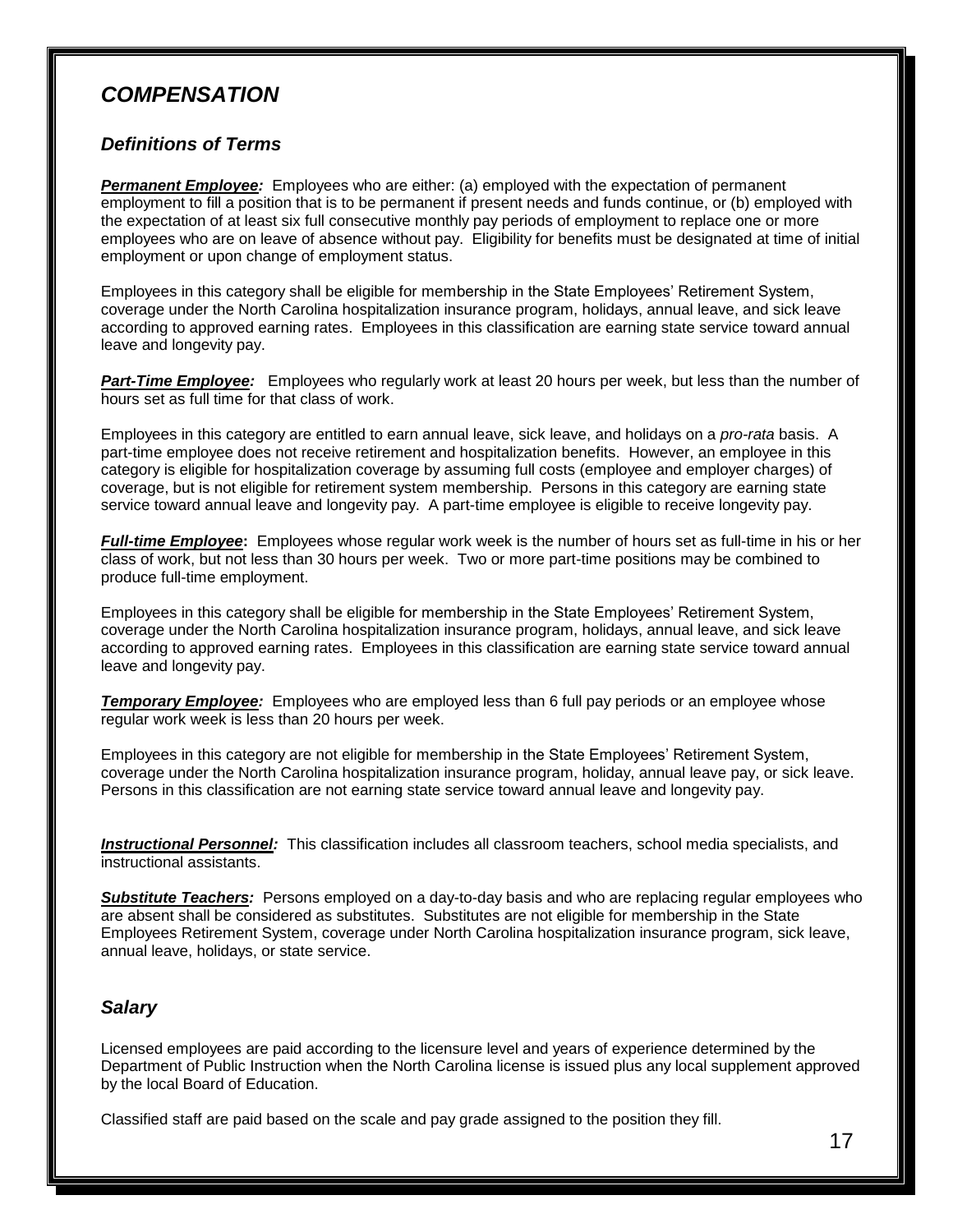*National Board Certification:* Teachers are encouraged to become certified by the National Board for Professional Teacher Standards. Certification by the NBPTS results in a 12% salary increase. To learn more about NBPTS, contact the Teacher Education Section of the Division of Human Resource Management at 919-807-3309.

*Mentor Teacher:* Mentor teachers are assigned to provide support and assistance to initially licensed teachers

#### *Fair Labor Standards Act/Compensatory Time*

**Descriptor Term:** Fair Labor Standards Act Compliance **Descriptor Code-GDBC**

#### **Date Adopted:** October 13, 2003

It is the policy of the Rockingham County Board of Education to comply with the wage and hour requirements of the Fair Labor Standards Act for all nonexempt employees. The superintendent is authorized to designate different workweeks for various classes of employees.

- **Workweek:** For the purposes of compliance with the Fair Labor Standards Act, all employees' workweek shall be from 12:01 a.m. Saturday to 12 midnight Friday.
- $\bullet$
- **Timesheets:** Accurate and complete time sheets of actual hours worked during the workweek shall be signed by each employee and submitted to the finance officer.
- **Compensatory Time:** Employees who are not exempt from the overtime provisions of the Fair Labor Standards Act will accrue compensatory time (comp. time) at a rate of 1.5 hours for every hour worked beyond (40) hours in a single workweek. Supervisors will make every attempt to modify an employee's schedule to avoid more than forty (40) hours of work in a given week.

No employee shall work overtime without the express written approval of the supervisor. No supervisor shall allow an employee to accumulate more than 40 hours of compensatory time without prior approval of the Superintendent or designee. Employees must be allowed to use compensatory time within a reasonable period after requesting such use.

Compensatory time off at a rate of one and one-half times the hours worked, will be the first option for compensating an employee for overtime. Only with appropriate authorization will nonexempt employees be compensated for overtime worked at a rate of one and one-half times their regular hourly rate of pay. Supervisors should encourage employees to use accumulated compensatory time during the pay period in which that compensatory time was earned.

If an employee holds compensatory time upon termination of employment, such time will be paid to the employee in accordance with the Fair Labor Standards Act and federal regulations. Employees must be allowed to use compensatory time within a reasonable period after requesting such use.

- **Overtime:** Overtime hours (in excess of 40 hours a week in a given workweek) may be compensated in accordance with the Fair Labor Standards Act and Wage and Hour regulations. Nonexempt employees should not work overtime except in an emergency or extraordinary circumstances and with prior approval of the Superintendent or his/her designee.
- **Volunteer Work:** Employees may volunteer to work at school events, provided the work is clearly at the employee's option, is in a different capacity from the employee's regularly-assigned duties and is performed on an occasional or sporadic basis. Employees may not volunteer to provide the same type of service they are employed to perform for the school system. Such work shall be treated as regular work and be subject to hourly employment compensations.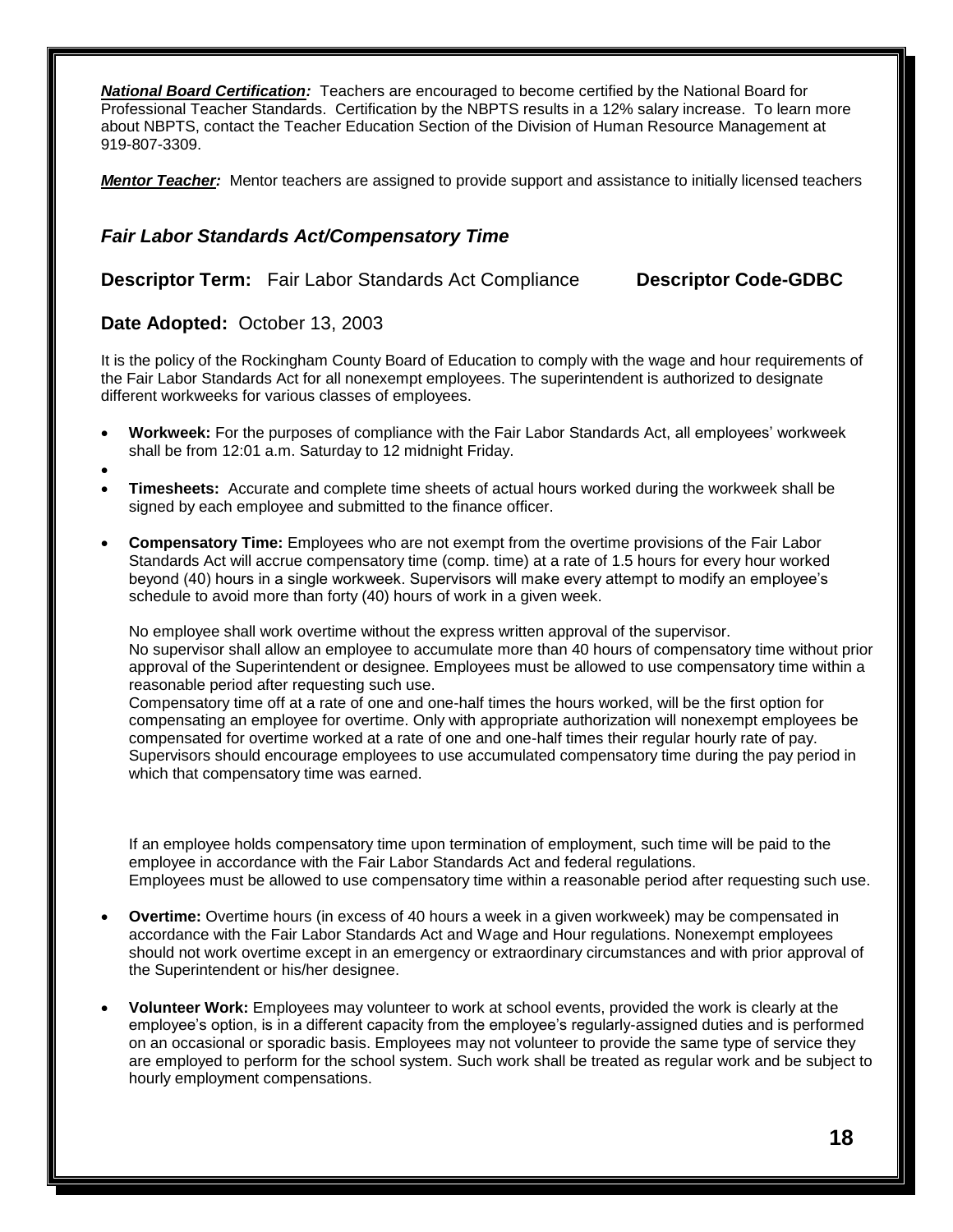- **Non-exempt Employees:** Non-exempt employees are considered to belong to one or more of the following groups of employees; teacher assistants, clerical employees, child nutrition workers, custodians, bus drivers, non-licensed coaches and assistants, transportation mechanics, and maintenance workers or anyone else who does not meet the test for executive, administrative or professional employees.
- **Exempt Employees:** Exempt employees are considered to belong to one or more of the following groups of employees, member of the board of education, superintendent, associate superintendent, assistant superintendent, director, coordinator, principal, assistant principal, teachers, counselor, media specialist, social worker, nurse, psychologist, anyone else who is required to hold a license by the State Board of Education, or anyone else who meets the test for executive, administrative, or professional employees.

Legal Ref. The Fair Labor Standards Act of 1938, as amended; U.S.C. 201 et seq.

#### **Policy Code: GDBC –Fair Labor Standards-R**

#### **Date Adopted**: **10-2003**

#### **Compensable Time Defined**

- a. **Hours Worked** Employees must be compensated at their regular hourly rate of pay for all hours worked in a workweek. In general, hours worked include:
	- all the time an employee must be on duty;
	- all the time an employee must be on the employer's premises;
	- all the time an employee must be at any other prescribed place of work;
	- any additional time the employee is allowed (i.e., suffered or permitted) to work;
	- any time spent awaiting medical attention at the employer's direction during normal working hours;
	- any time spent in civic or charitable work at the employer's request; and
	- any time spent in emergency travel outside of normal working hours at the request of the employer.
- b. **Suffered or Permitted to Work** -If an employer knows or has reason to know that an employee is continuing to work, it is considered work time. (29 C.F.R. 785.11). Employees, including bus drivers, accruing overtime hours must complete *Authorization for Overtime Hours* form- **E1** and have the approval of their supervisor.
- c. **Rest periods**-A rest period of 15 minutes is permissible for every 4-hour period of work with permission of the supervisor. Employees may not "bank" or accrue break-time in order to leave early at the end of a workday. During authorized breaks, employees are not permitted to leave the work site.
- d. **Meal Breaks** All eight-hour employees are expected to receive at least a 30-minute meal break. This is not considered compensable work time unless the employee is required to perform specified duties and is not free to leave the work- station during the meal break.
- e. **Timekeeping of Hours Worked-** An accurate keeping of time worked by each classified employee shall be kept in a manner designated by the Rockingham County Finance Department. Supervisors shall monitor weekly time records for accuracy and completeness and verify that all overtime worked by nonexempt staff is reported.
- f. **Overtime for Employees with Hourly Assignments -** These employees will not be compensated with compensatory time but will instead be paid at 1  $\frac{1}{2}$  times their hourly wage for all time worked over 40 hours in a single workweek.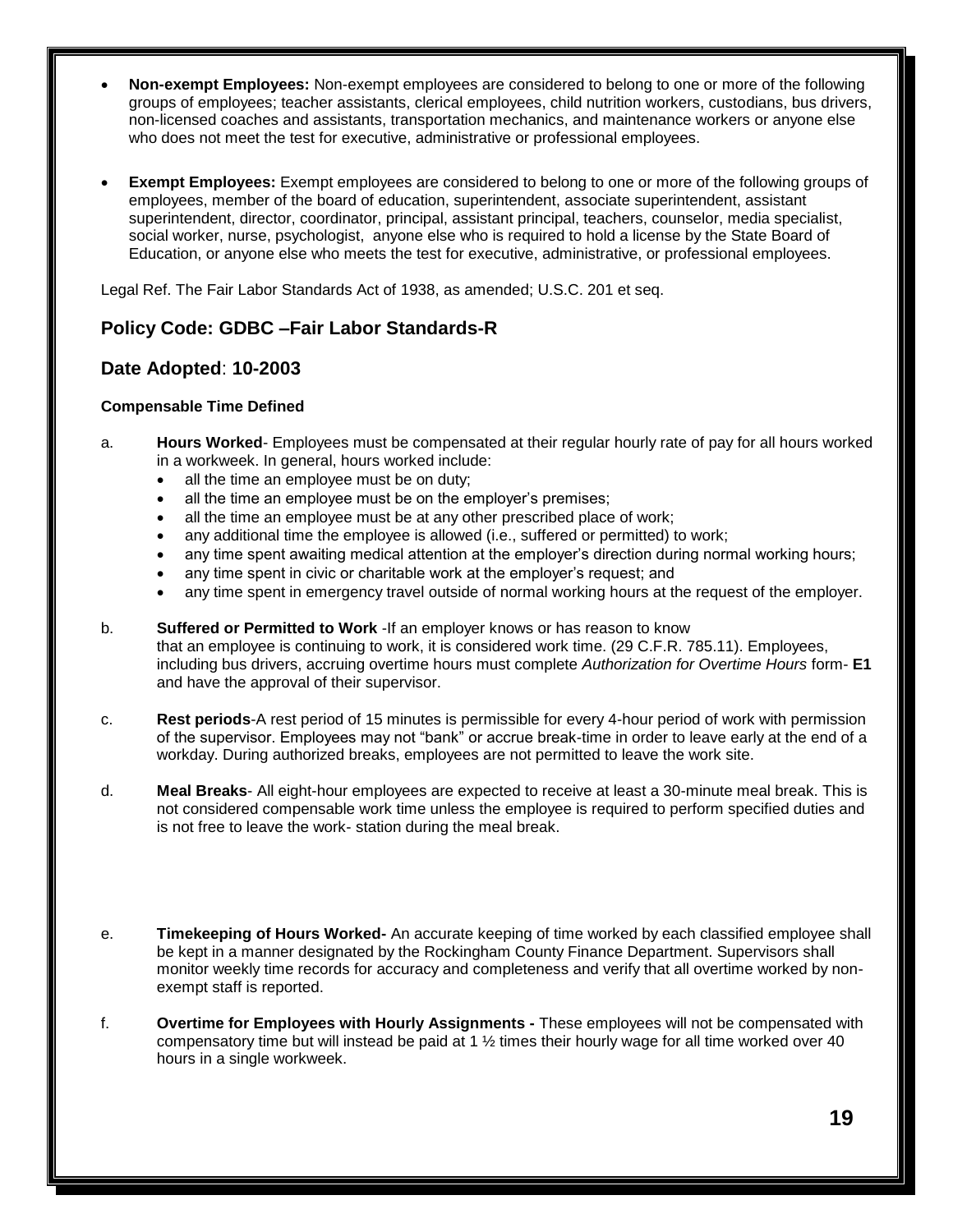#### **Volunteering to Perform Regular Work**

Employees cannot volunteer to perform their regular work duties off the clock and without compensation (29 U.S.C. 2003(e)(4)(A). The Department of Labor considers teaching/supervising students and coaching duties to be the same type of work; thus according to the Department of Labor, teacher assistants cannot volunteer to coach. Rockingham County Schools will not employ any non-exempt employee to coach if the coaching responsibilities will cause the employee's workweek to be greater than 40 hours.

The employee is considered a bona fide volunteer if the employees' services are offered freely and without pressure or coercion, direct or implied, from the employer and if the volunteer's work is not a continuation of the same or similar work for which the employee is normally employed. The employee must also sign the volunteer agreement form. *(Volunteer Agreement*-**E-3)**

#### **Training**

Principals, supervisors and bookkeepers will be trained annually on record keeping requirements with regards to FLSA. A copy of the FLSA policy will also be included in the RCS Employee Handbook.

#### **Agreements**

All non-exempt employees must sign an agreement annually stating that they have been provided a copy of the Board of Education's policy on work time, have reviewed it and agree to follow the policy. (*Agreement to Receive Compensatory Time Off*- **E2)**

A statement shall also be completed annually by non-exempt employees stating that any overtime worked over 40 hours will be compensated with time and a half compensatory time rather than overtime pay. (Bus drivers will be paid 1 ½ times their normal hourly pay for all hours worked beyond 40 hours during a single workweek).

#### **Use of Compensatory Time**

An employee who asks for the use of compensatory time must be allowed to use the time "within a reasonable period after making the request if the use of the compensatory time does not unduly disrupt the operations of the school system". When an employee acquires at least 4 hours of compensable time, that time shall be used before annual leave is permitted.

#### **Federal and State Required Employment Posters**

All employment posters must be posted in areas that are accessible to all employees, especially non-certified employees, i.e. lounge, school office, cafeteria kitchen, bus garage, maintenance offices, custodian's closet and other places where employees gather.

#### *Longevity Pay*

SECTION 9.1.(e) Beginning with the 2014-2015 fiscal year, in lieu of providing annual longevity payments to employees on the licensed employee salary schedule, the amounts of those longevity payments are included in the monthly amounts under the teacher salary schedule. *State Salary Manual 2015-2016, January 2016*

Longevity payments are paid during the pay period following the anniversary date of employment.

| <b>YEARS COMPLETED</b> | <b>PERCENTAGE</b> |
|------------------------|-------------------|
| 10 but less than 15    | 1.50%             |
| 15 but less than 20    | 2.25%             |
| 20 but less than 25    | $3.25\%$          |
| 25 or more             | 4.50%             |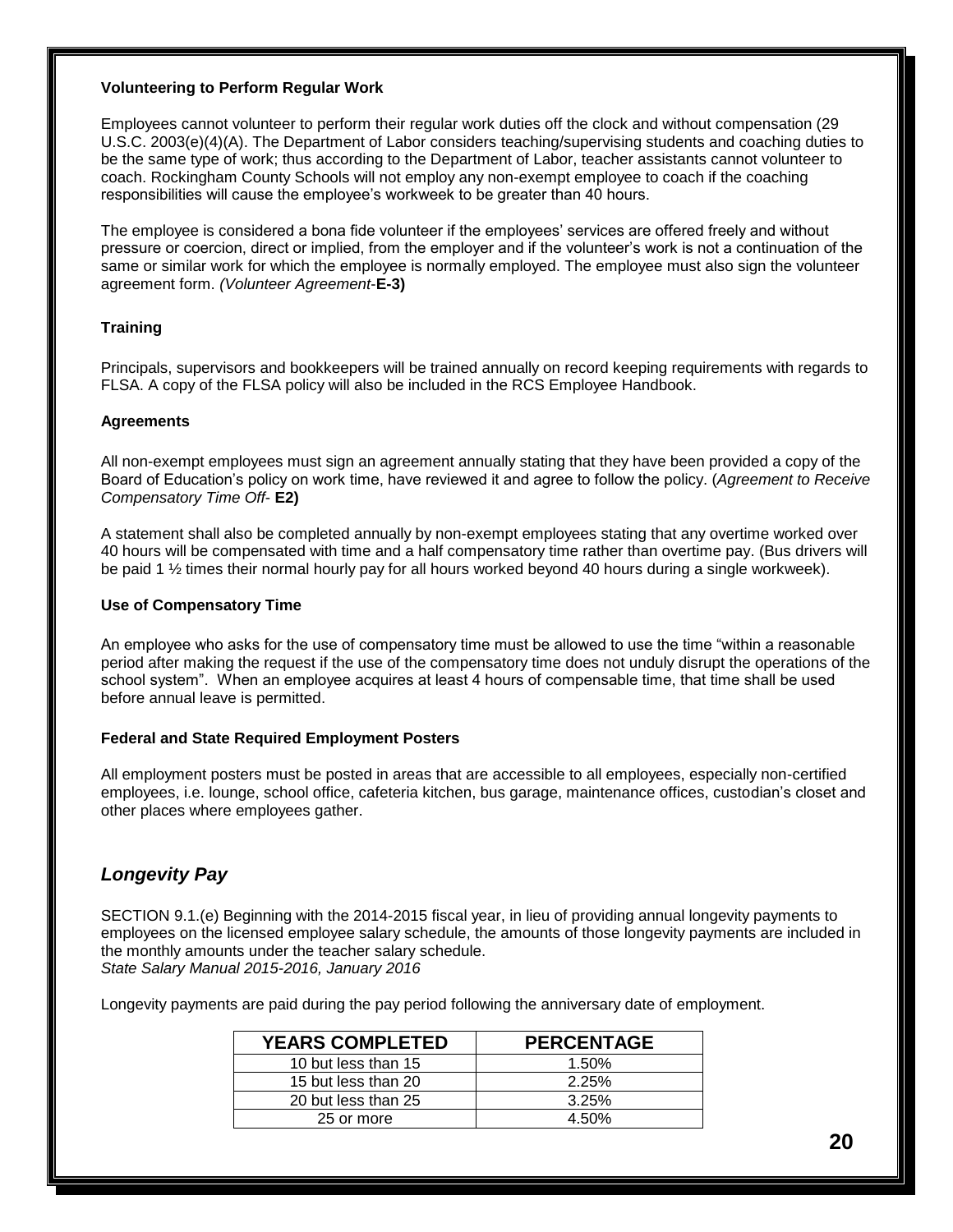# *LEAVES OF ABSENCE*

#### *Holiday Leave*

The number of holidays are determined by the State Personnel Commission. Ten holidays per calendar year are scheduled for permanent, full-time and part-time 10-month employees. Eleven holidays are scheduled for 12-month, permanent employees. Local boards of education determine when holidays are scheduled when a holiday comes while school is in session.

#### *Annual (Vacation) Leave*

Permanent, full-time and part-time employees earn vacation leave. Eligible part-time permanent employees earn leave equal to their percentage of full-time employment. On June 30 of each year, employees with more than 30 days of accumulated leave will have the excess accumulated leave converted to sick leave so that only 30 days are carried forward to the next fiscal year which begins on July 1. Requests for annual leave must be approved by the employee's supervisor.

Annual leave will be transferred when employees transfer among local educational agencies and may be transferred to state agencies if they are willing to accept the leave; otherwise, employees leaving the public schools will be paid for up to 30 days of accumulated leave. In case of death, the employee's estate will receive payment for any accumulated vacation leave up to 30 days. The following chart shows the number of days of vacation earned each month based on years of state service.

| <b>WHEN YOU HAVE</b>             | <b>YOU ARE GRANTED</b>   |                              |                       |                       |
|----------------------------------|--------------------------|------------------------------|-----------------------|-----------------------|
| Years of<br><b>State Service</b> | Days per<br><b>Month</b> | 10 Month<br><b>Employees</b> | 11 Month<br>Employees | 12 Month<br>Employees |
| Less than 5 years                | 1.17                     | 11.70                        | 12.87                 | 14.04                 |
| 5 but less than 10 years         | 1.42                     | 14.20                        | 15.62                 | 17.04                 |
| 10 but less than 15 years        | 1.67                     | 16.70                        | 18.37                 | 20.04                 |
| 15 but less than 20 years        | 1.92                     | 19.20                        | 21.12                 | 23.04                 |
| 20 years or more                 | 2.17                     | 21.70                        | 23.87                 | 26.04                 |

Instructional personnel who require a substitute and bus drivers are not permitted to take vacation leave on days when students are scheduled to be in attendance unless the employee's absence is due to a catastrophic illness and all sick leave has been exhausted. Instructional personnel who do not require a substitute may, with their supervisor's approval, take annual vacation leave on any day school is in session.

#### *Sick Leave*

Permanent employees who are working or who are paid leave for one-half or more of the workdays in a monthly pay period earn sick leave at the rate of one day per month. Eligible, permanent, part-time employees earn sick leave equal to their percentage of full-time employment. Sick leave may be granted for: (1) personal illness, injury, or other temporary disability, (2) illness in the employee's immediate family that necessitates the employee's attendance, (3) death in the immediate family, and (4) medical appointments.

Sick leave may be accumulated indefinitely and is transferable among local school systems. It may be transferred to a state agency, community college, or technical institute if they are willing to accept the sick leave.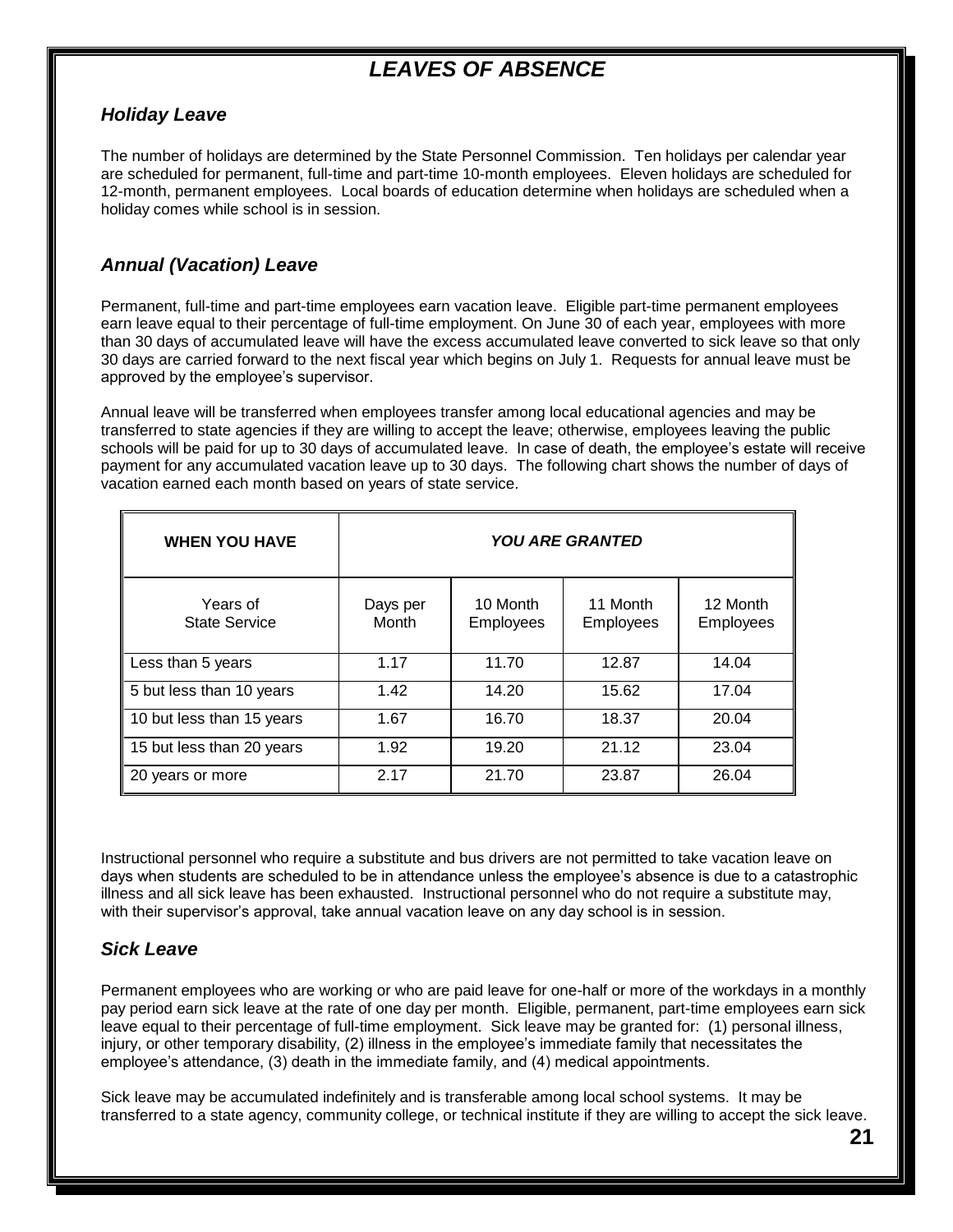#### *Twenty-Day Extended Sick Leave*

Instructional personnel (excluding teacher assistants) may request 20 days of additional sick leave each year, less \$50.00 per day, for personal illness. This extended sick leave may be used after all accumulated sick leave has been exhausted. A doctor's statement is required to initiate the use of extended sick leave and should be sent to the Human Resources Department for approval. Extended sick leave cannot be accumulated.

#### *Voluntary Shared Leave*

The purpose of voluntary shared leave is to provide economic relief for employees who, by reason of prolonged absence caused by serious medical conditions of self or immediate family, are likely to suffer financial hardship. Only permanent, full-time and part-time employees who have exhausted all accumulated paid leave (sick leave and annual vacation leave, if applicable) are eligible to receive donated (shared) leave.

An employee must complete Voluntary Shared Leave forms and send them to the Human Resources Department for approval. Application may also be made by a third party acting on the employee's behalf.

Any eligible employee in the school system may donate annual vacation leave to any approved employee in the same school system. Only family members may donate annual vacation leave to an immediate family member in another LEA.

SICK LEAVE may be donated to an employee of a public school system (LEA). A public school employee shall not donate more than five days of sick leave per year to any one non family member. Sick leave may be donated to an immediate family member in the same or another LEA, community college, or state agency.

A donor may not reduce his or her sick leave balance below one-half of what that person can earn in a year.

*Employees who donate sick leave are advised that the sick leave balance provides an income safety net while employed. Sick leave also has value at retirement. At retirement, a member of the Teachers' and State Employees' Retirement System with an earned sick leave balance, receives an additional month of service credit in TSERS for each 20 days, plus one additional month if there is a remainder. The additional service credit increases the retirement benefit for the remainder of the life of the retiree.*

#### *Personal Leave*

Teachers earn two days (.2 per month) of personal leave during the 10-month school term with a standard salary deduction of \$50.00 for the cost of substitute teachers. No deduction is required on non-student days. These days must be used in one-half or whole day units and are transferable among school systems. A teacher may carry forward to July 1 a maximum of five days of personal leave; the remainder of the teacher's personal leave shall be converted to sick leave on June 30. At the time of retirement, a teacher may also convert accumulated personal leave to sick leave for creditable service towards retirement. Personal leave is granted upon authorization of an employee's immediate supervisor. This type of leave is not normally provided on the first day teachers are required to report for the school year, required teacher workdays, the last working day before or the next working day after holidays or scheduled vacation days. The immediate supervisor may make exceptions to these days when necessary.

#### *Educational Leave*

Educational leave is intended to enhance an individual's knowledge, ability, skills, and/or professional growth in a field of education or employment related to the employee's duties or responsibilities in this school system.

Short-term educational leave for participation in workshops and meetings is available if approved by the principal or supervisor. A "Leave Request Form" should be submitted to the principal or supervisor for approval at least five days before the activity is to take place. Any request for travel or workshop expenses must be made within 30 days of the conclusion of the approved educational activity.

Long-term educational leave of up to one year may be requested by employees who have been employed with the system for three years. A request for educational leave should be made in writing to the Human Resources Department. Long term educational leave is non-paid and is subject to approval by the principal or supervisor, superintendent, and the Board of Education.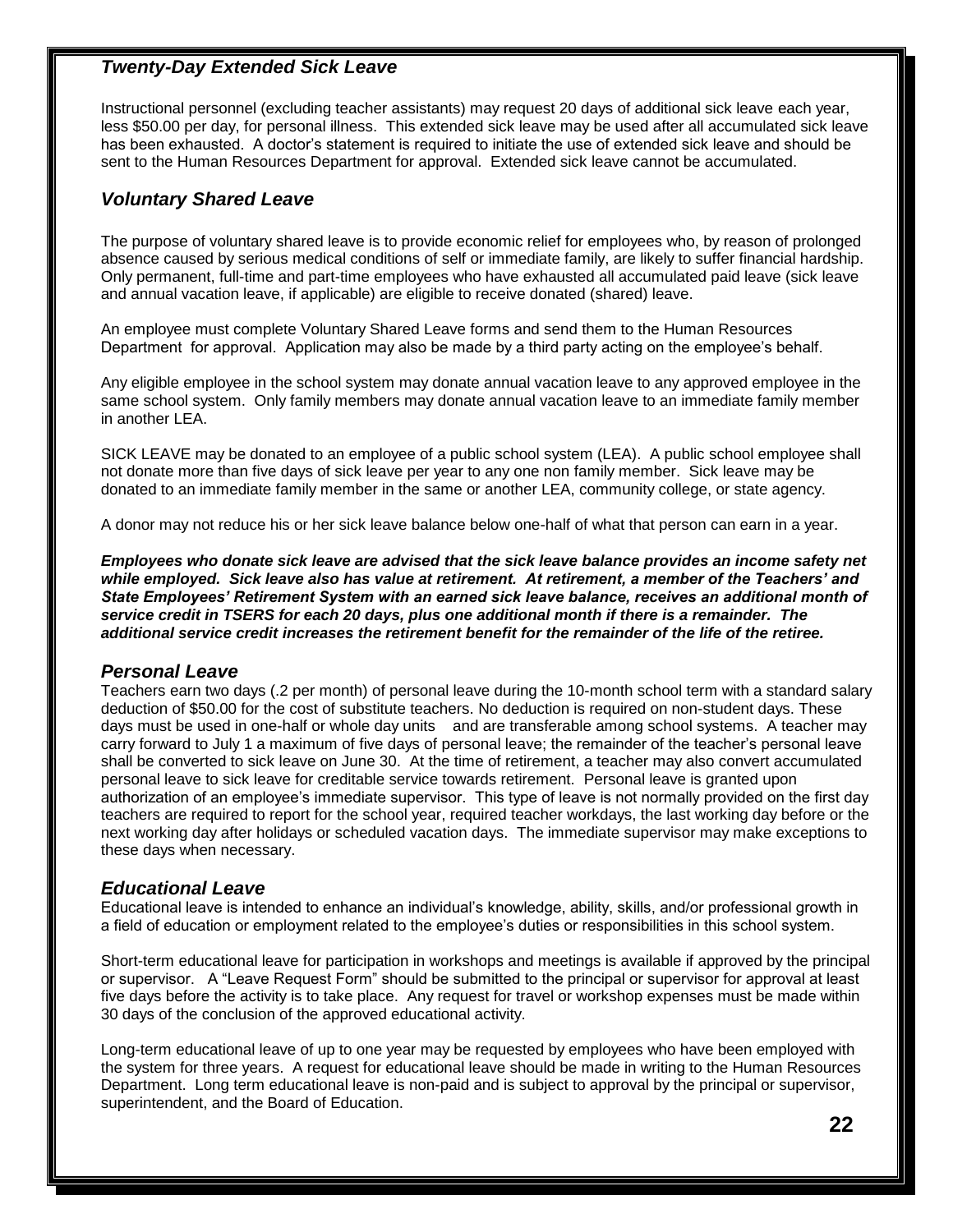#### *Professional Leave*

Permanent public school employees who have professional responsibilities or who need to attend meetings of professional associations may be absent with pay minus a salary deduction for substitute teachers. Such absences must be approved by the immediate supervisor and will be allowed for a period not exceeding three successive days for in-state meetings or five successive days for out-of-state meetings.

#### *Community Responsibility*

Upon approval of the supervisor, full-time or part-time school employees may be granted leave to represent the school or administrative unit at community functions such as the funeral of a school child or his parent. Employees absent for these reasons shall retain full salary during the days absent.

#### *Jury Duty*

When permanent school employees are absent from work to serve on a jury, no deduction is made from their regular salaries. Employees are entitled to their regular compensation plus any fees received for jury duty.

#### *Court Attendance*

When permanent employees are absent from work to attend court in connection with their official duty, no salary deduction is made. Any fees received when serving in an official capacity as a witness must be returned to the local school system. Employees who are absent for appearance in court as defendants, plaintiffs or witnesses for personal matters, even if subpoenaed, shall not be entitled to receive any salary payment for those days, unless they are using appropriate, approved earned leave.

#### *Parental Leave Without Pay*

Male or female school employees are granted a leave of absence without pay for up to one calendar year for the birth or adoption of a child.

#### *Family Medical Leave Act (FMLA)*

The Family and Medical Leave Act of 1993 (FMLA) allows eligible employees to take 12 workweeks of unpaid, job-protected leave for their own serious medical condition or that of an immediate family member. In addition, the FMLA allows eligible employees to take the same job-protected leave for the birth of a child or the placement of a child with the employee through adoption or foster care. Employers must maintain any employer-paid health benefits while the employee is on FMLA leave.

To be eligible for FMLA benefits, an employee must be employed by the employer for at least 12 months (not necessarily consecutive) and work at least 1,250 hours during the 12-month period immediately preceding the commencement of the leave.

As of January 28, 2008, FMLA was amended to provide eligible employees with up to 12 weeks of leave related to the active military service of a spouse, son, daughter or parent or after being notified of an impending call to active duty status of a cited family member. Also, eligible employees are entitled to up to 26 work weeks of leave to care for a spouse, son, daughter, parent, or next of kin who is undergoing medical treatment for injuries received as a member of the Armed Forces. The maximum combined total leave that an employee may take during a single 12 month period is 26 work weeks of leave.

Twenty-six workweeks of leave during a single 12-month period to care for a covered service member with a serious injury or illness who is the spouse, son, daughter, parent, or next of kin to the employee (military caregiver leave).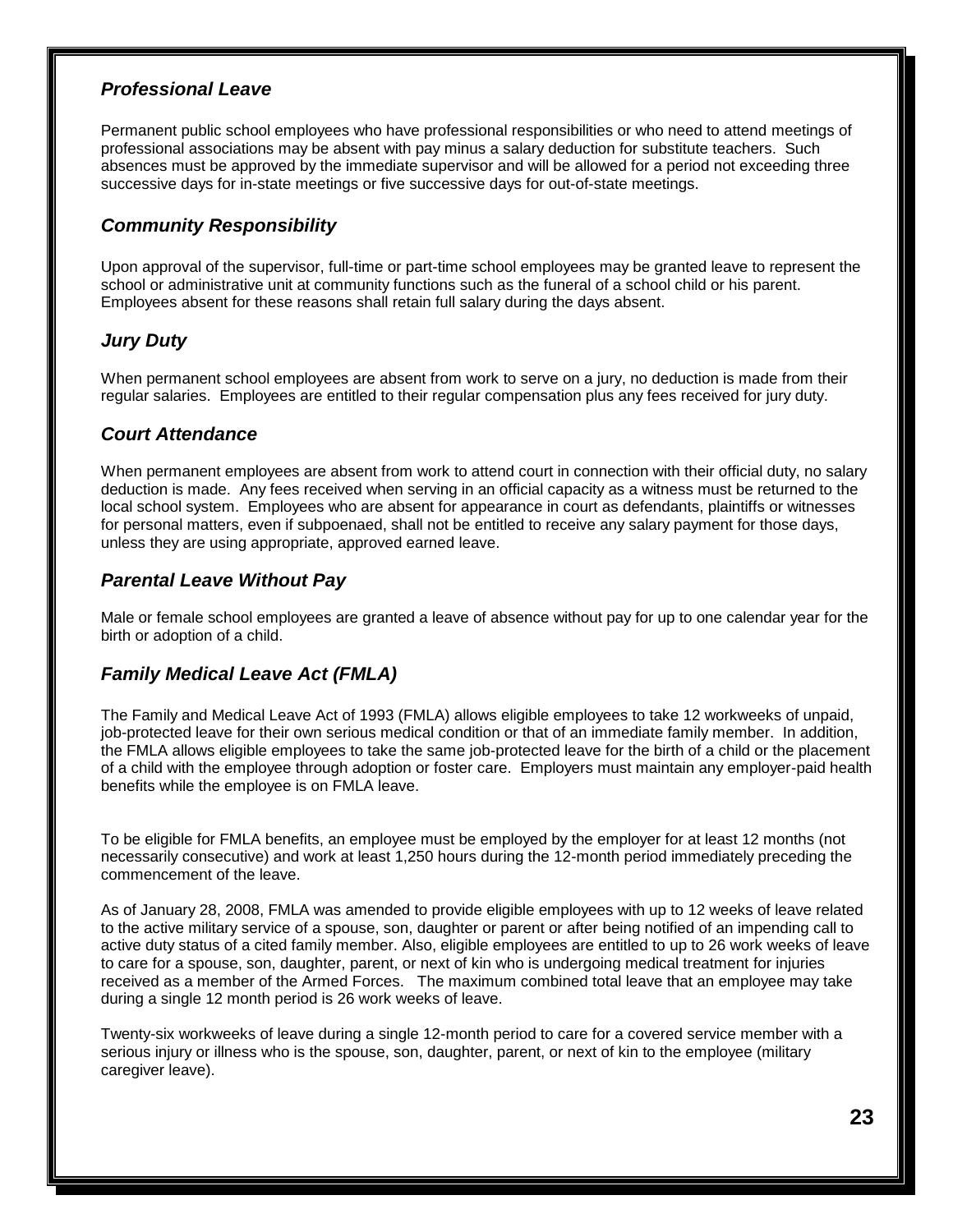#### *Parental Involvement In School Leave*

Any employee who is a parent, guardian, or person in *loco parentis* may take up to four hours per fiscal year to attend or otherwise be involved at his/her child's school. Leave granted for the purpose shall be at a mutually agreed upon time between the employer and employee.

#### *Military Leave*

Leave with pay is granted to members of reserve components of the US Armed Forces for certain periods of active duty training and for state military duty. Leave with pay is extended to full-time or part-time permanent school employees, normally not to exceed 15 days each calendar year, for annual training.

#### *BENEFITS*

#### *Income Tax Withholding Forms*

Federal (Form W-4) and state (Form NC-4) forms may be obtained from the school office or Finance Office for the purpose of changing income tax withholding information. Changes in exemptions and deductions may be made at any time during the year. Employees claiming exempt must complete a new form each year.

#### *Health Insurance*

All permanent, full-time employees of Rockingham County Schools are eligible for group insurance. Enrollment is not automatic. Employees may elect to have their spouses and/or children covered by the same plan by paying a set, monthly premium. This premium is collected by payroll deduction and is handled as a "before tax" salary reduction unless the employee rejects this benefit by July 1st of each year. For employees who are paid in 10 installments monthly premiums will be higher than employees on 12 month installments to cover the summer months. Permanent, part-time employees working a minimum of 20 hours per week may purchase health insurance if they pay the total premium.

The State Health Plan of North Carolina, currently administered by Blue Cross and Blue Shield of North Carolina, provides coverage for hospital and medical expenses.

The annual enrollment period for health insurance is determined by the state each year. The effective date of coverage is January 1 – December 31.

Claims under the State Health Plan should be filed as soon as possible after services are received. The "year" for purposes of meeting the deductible is January 1 – December 31. It is the employee's responsibility to file claims. Claim forms are available online at www.shpnc.org

Changes in coverage can be made only during the annual enrollment period or within 30 days of a documented "qualifying event." Examples of "qualifying events" include, but are not limited to, birth of a child, change in marital status, etc. All changes must be done online at https://shpnc.org

Employees who are first hired on or after October 1, 2006, who retire with 5 but less than 10 years of retirement service credit, will be eligible for State Health Plan coverage by paying the full premium. Employees who are first hired on or after October 1, 2006, who retire with 10 but less than 20 years of retirement service credit, will have to pay 50% of the individual coverage premiums under the regular State insured plan. Employees first hired on or after October 1, 2006, who retire with 20 or more years of retirement service credit, will have the total amount of their regular State insured plan individual coverage premiums paid by the State.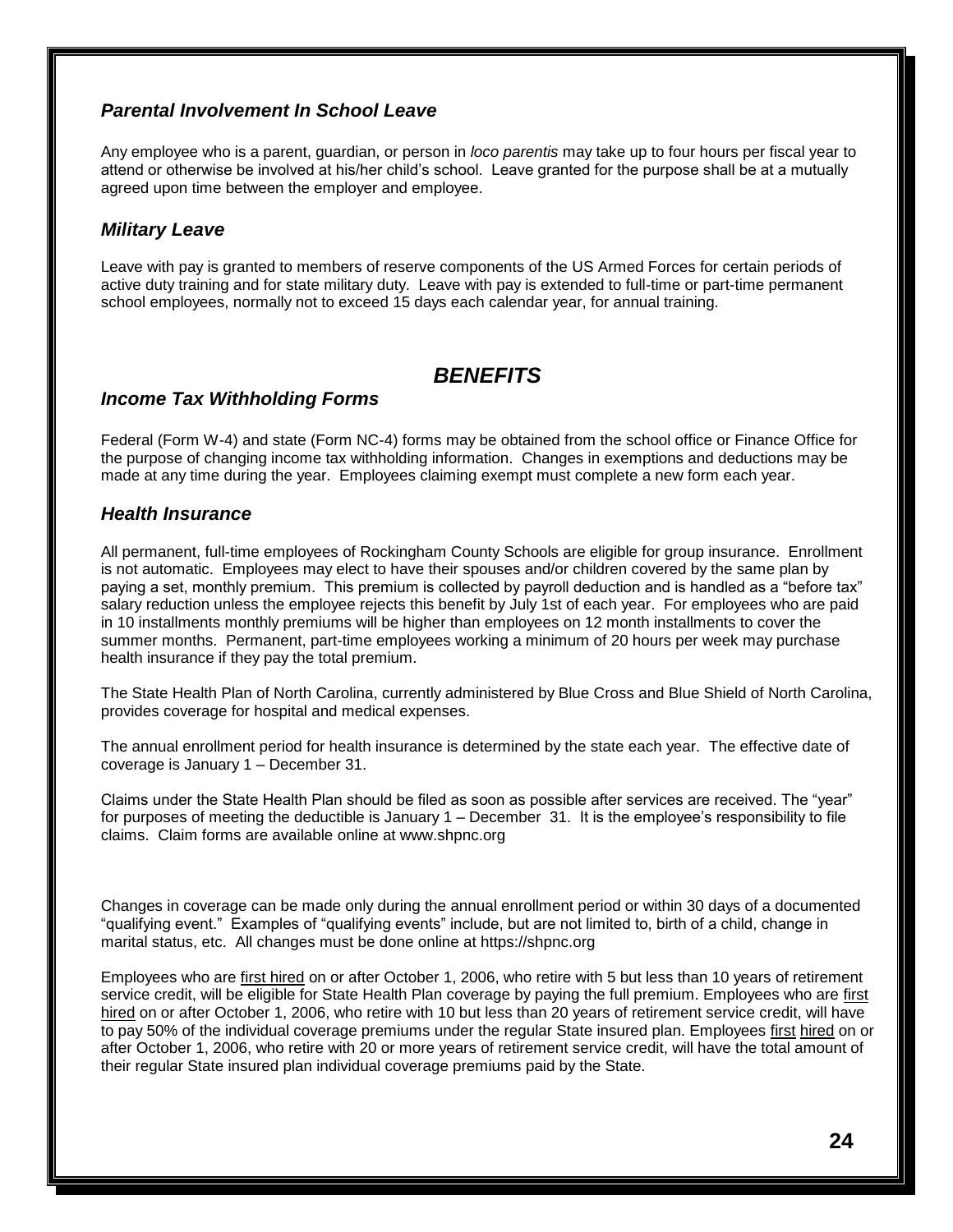#### *Dental Insurance*

All permanent, full-time employees of Rockingham County Schools are eligible to purchase dental coverage. Employees may elect to purchase coverage for their dependents at an additional cost.

Premiums collected by payroll deduction are pre-taxed. Employees who are paid on 10 month installments will have higher premiums deducted to cover the summer months.

Changes in coverage can be made only during an open-enrollment period or within 30 days of a documented "qualifying event."

Open enrollment for dental benefits is held during the spring of each year and becomes effective September  $1<sup>st</sup>$ .

COBRA dental will be offered for up to 18 months when an employee retires or terminates employment.

#### *Vision Insurance*

All permanent, full-time employees of Rockingham County Schools are eligible to purchase vision coverage. Employees may elect to purchase coverage for their dependents at an additional cost.

Premiums collected by payroll deduction are pre-taxed. Employees who are paid on 10 month installments will have higher premiums deducted to cover the summer months.

Changes in coverage can be made only during an open-enrollment period or within 30 days of a documented "qualifying event."

Open enrollment for vision benefits is held during the spring of each year and becomes effective September 1<sup>st</sup>.

COBRA vision will be offered by the vision carrier when an employee retires or terminates employment.

#### *Life Insurance*

The Board of Education provides to all permanent, full-time employees basic group life insurance coverage in the amount of \$8,000 upon employment. Employees may elect to purchase additional coverage up to 5 timesd their annual salary for themselves at a minimum cost and coverage for family members with premiums being payroll deductible. Coverage will cease at termination of employment. Terminating employees can call Colonial Life at 1-800-325-4368 to get a conversion price quote if they want to keep the coverage.

#### *Retirement*

Permanent, full-time employees are covered by the North Carolina Teachers' and State Employees' Retirement System. Employees contribute 6% of their monthly salary and employers contribute a percentage set by the state of the employee wages to the Retirement System. Employee contributions are paid with pretax dollars,

thereby reducing the current state and federal income taxes. Employees who are involuntarily terminated or resign after five or more years of retirement system membership may withdraw their retirement contributions plus any interest they have earned. Persons who voluntarily resign with less than five years of membership in the Retirement System may withdraw only the funds they contributed. Persons leaving public school employment with five or more years of membership credit in the Retirement System may elect to leave their contributions in the Retirement System and receive future retirement benefits.

Full, unreduced retirement benefits may be received at

- any age with 30 years of service,
- age 60 with 25 years of service, or
- age 65 with 5 years of service (10 years if you became a member on or after 8/1/11)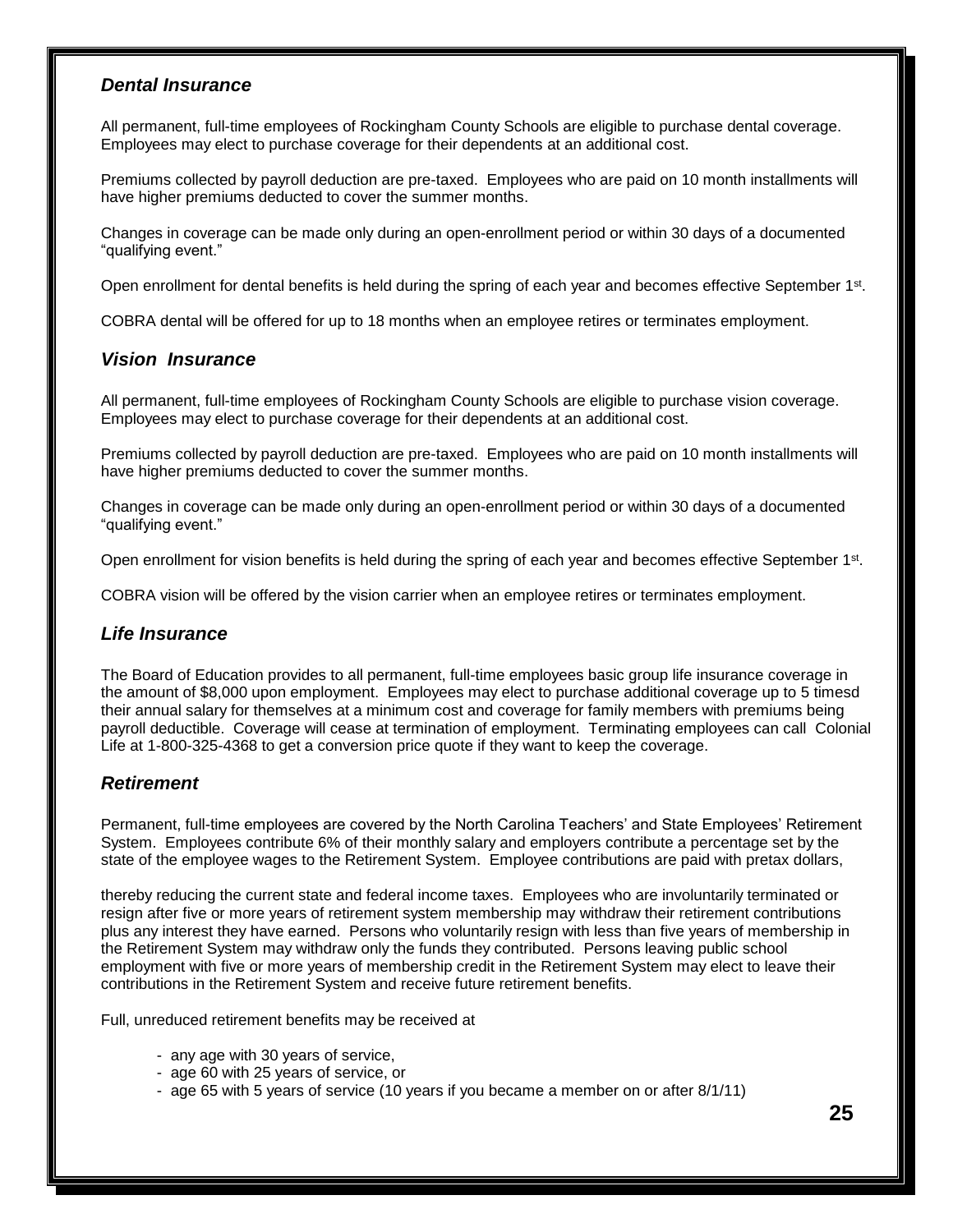#### Early, reduced benefits may be received at

- age 50 with 20 years of service or
- age 60 with 5 years of service (10 years if you became a member on or after 8/1/11)

All retirements are effective the first day of the month; applications must be received in Raleigh by the last day of the preceding month.

Change of retirement beneficiaries is possible at any time prior to retirement and under certain option provisions after retirement. Refund of accumulated contributions is also possible after the employee terminates employment with the state as an alternative to a monthly pension.

#### *Death Benefit*

A death benefit between \$25,000 and \$50,000 is payable to a designated beneficiary after an employee has completed one year as a contributing member of the Teachers' and State Employees' Retirement System. The amount paid is determined by the employee's annual salary. Employee retirement contributions are also paid to the designated beneficiary.

#### *Employee Disability*

A comprehensive short-term and long-term disability income plan is provided at the employer's expense for permanent, full-time employees who are members of the Teachers' and State Employees' Retirement System and meet certain state service requirements.

*The Short-Term Disability Plan:* This plan is available to disabled employees with at least one year of contributory retirement service. It begins on the 61st day of disability and provides monthly income equal to 50 percent of one-twelfth of the annual base salary and longevity for up to 365 calendar days, with a maximum of \$3,000 per month. Short-term disability benefits may be extended for as many as 365 days beyond the original short-term period if approved by the State Medical Board. Employees must have at least five years of membership service in order for the school system to continue paying the employer portion of their hospital insurance. Short-term benefits will be offset by Workers' Compensation benefits.

*The Long-Term Disability Plan:* This plan begins after the short-term plan ends for the totally and permanently disabled permanent full-time employee with five years of contributory retirement service. The benefits provide monthly income equal to 65% of one-twelfth of the annual base salary and longevity, up to \$3,900 per month until the employee qualifies for unreduced retirement benefits. Long-term benefits, however, are coordinated with Social Security disability payments and Workers' Compensation benefits. Employees interested in applying for disability need to contact the Human Resources Department for forms.

#### *Supplemental Retirement Income Plan of NC (401K)*

Participation is available in the 401(K) Supplemental Retirement Income Plan of North Carolina. Prudential Retirement is the state administrator of the plan. For information, contact the Human Resources Department.

#### *Tax-Sheltered Annuities (403B)*

Tax-sheltered annuities are available for interested employees. Employees are provided payroll deduction for the purchase of a tax sheltered annuity from approved vendors.

#### **457(b) Deferred Compensation Plan**

457(b) deferred compensation plan is available for interested employees. Employees may complete the appropriate enrollment materials for payroll deduction to defer compensation and divert it to the approved vendor.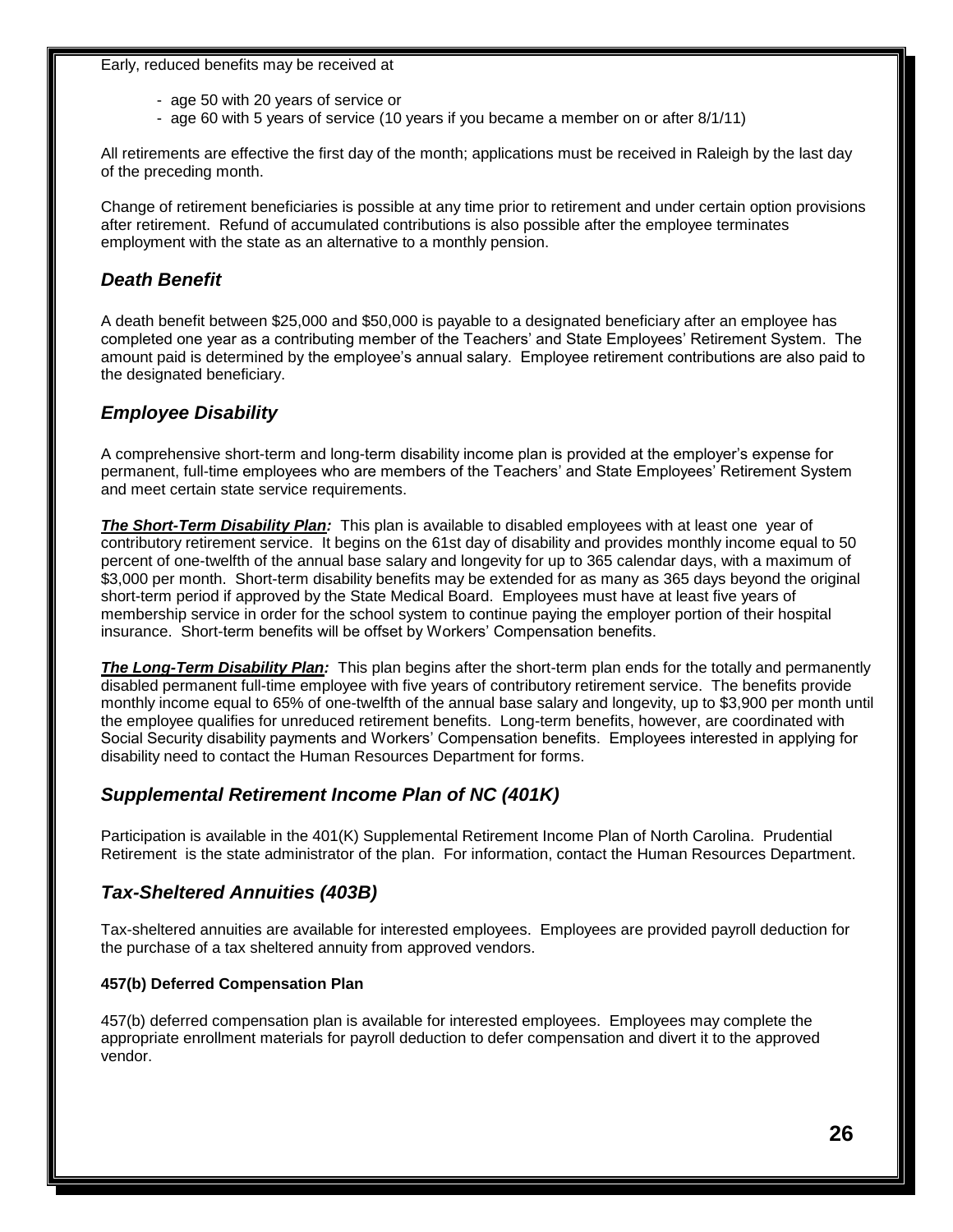#### *Credit Union*

Rockingham County Schools allows voluntary monthly deductions from permanent full-time or part-time employees for financial obligations incurred with the State Employees' Credit Union. State Employees' Credit Union payroll deductions may be made for savings, checking, and/or loan accounts.

#### *Direct Deposit*

Direct deposit services are available for payroll. Employees may contact the Finance Office for enrollment forms. New employees will receive their monthly salary electronically. Each new employee will need a checking account, saving account, or a credit union account to facilitate the deposit of their monthly salary.

#### *Cafeteria Benefits Plan*

Rockingham County Schools offers all full-time employees a comprehensive Cafeteria Benefits Program. The Cafeteria Benefits Program allows employees to save money by paying for non-reimbursed medical expenses, day care expenses, vision, dental, and cancer insurance with pre-tax dollars. The open enrollment for cafeteria benefits is held during the spring each year. The Flexible Spending accounts are effective July 1. Once enrolled, **NO** changes in coverage options may be made for one year unless there is a qualifying event as outlined on your election form for cafeteria benefits. Additional information is available from the Finance Department.

#### *Continuation of Insurance Coverage Following Employment Separation*

Continuation of group health insurance coverage is available to employee, spouse and/or dependents under the Consolidated Omnibus Budget Reconciliation Act (COBRA) and the Public Health Service Act (PHSA) as required by federal law. Certain qualifying events are governed by these COBRA regulations. Continuation of this coverage is paid by the members at a rate two percent higher than the normal group rates, as allowed by Federal law. For more information concerning the COBRA regulations, please contact The NC State Health Plan/BCBS.

#### *Liability Insurance*

All employees are covered by the Board of Education's School Professional Legal Liability Insurance Policy. Each claim has a limit of liability of \$1,000,000 and an aggregate limit of \$1,000,000. The program covers legal liability for an act, error, or omission in services rendered in the discharge of school system duties. The school system also carries general liability insurance coverage.

#### *Workers' Compensation*

All public school employees are entitled to receive workers' compensation under the North Carolina Workers' Compensation Act. Employees must have suffered an accidental injury or contracted an occupational disease in the course of employment to be eligible for a weekly compensation benefit equal to 66.66% of the employee's average weekly earnings for the year prior to the injury, up to a maximum established by the Industrial Commission each year.

When an employee is injured on the job, he/she must ensure that the immediate supervisor has knowledge of the injury immediately following the accident. An online employee accident report must be completed by the injured employee within 24 hours of the accident on the Public School Works System, accessible from the Rockingham County Schools homepage. An accident investigation will be completed by the injured employee's immediate supervisor.

Eligible employees receive the workers' compensation weekly benefit after the required regular waiting period of seven calendar days. It becomes effective on the eighth day of the disability. During the seven day waiting period, the employee may choose to use available sick leave or take leave without pay. If the injury results in disability of more than 21 calendar days, the workers' compensation weekly benefit is allowed from the date of disability.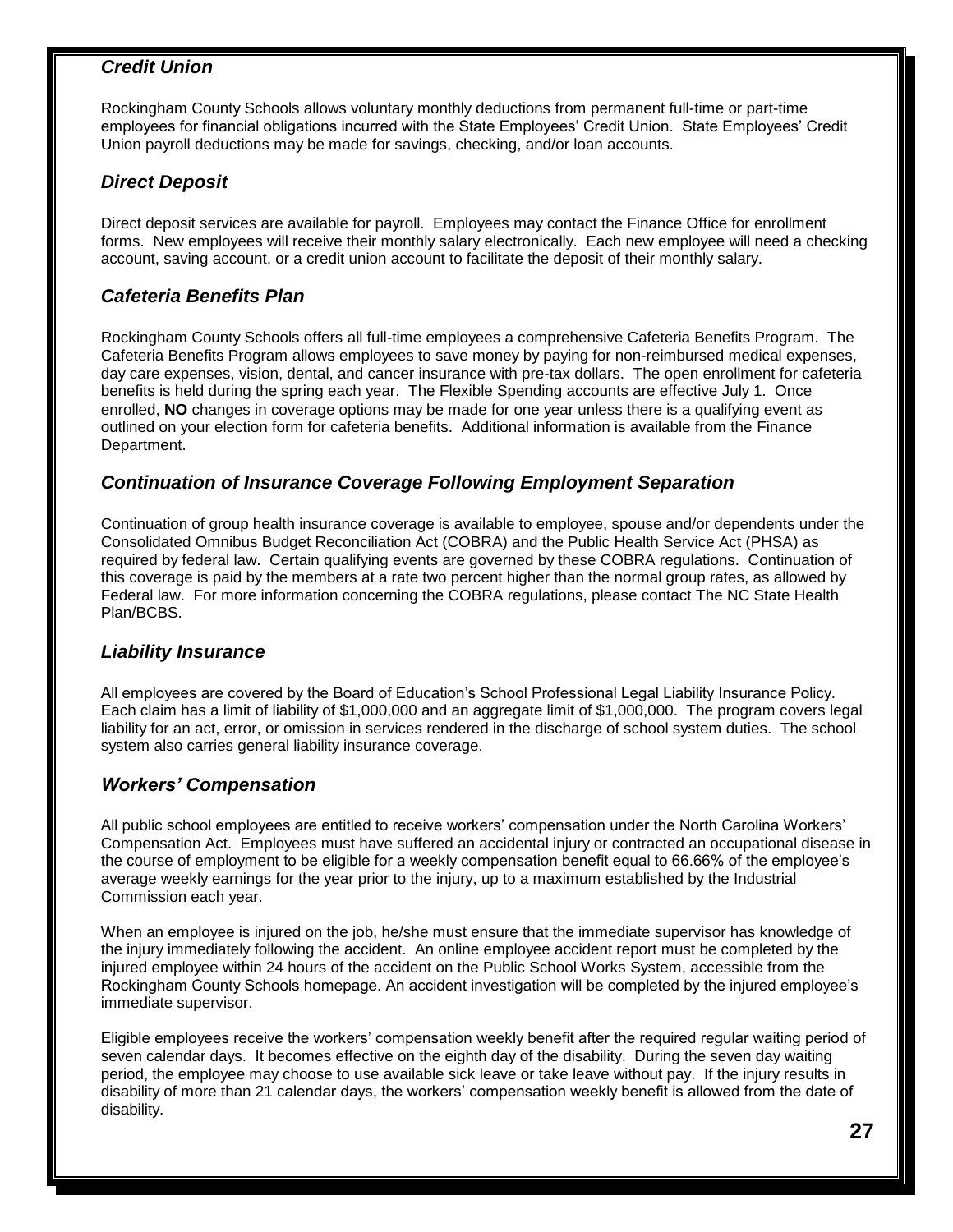Compensation benefits are not automatic. A doctor's excuse must be submitted to the Finance Department if the employee wants to receive compensation benefits.

While on workers' compensation leave, an eligible employee continues to accumulate vacation and sick leave if the employee earned such leave while working. Leave days earned while on workers' compensation leave will be added to the employee's leave account upon return to work. Absences for workers' compensation shall count as part of the employee's Family and Medical Leave Act (FMLA) entitlement for that year.

The school system does not approve claims or make payments for medical bills or compensation. An outside agency is employed to administer this plan.

#### **Workers' compensation claims must never be filed with a health insurance carrier**.

#### *Paydays*

Employees are paid monthly. Each paycheck will include earnings for all work performed through the end of the previous payroll period. In the event that a regularly scheduled payday falls on a day off such as a weekend or holiday, employees will receive pay on the last day of work before the regularly scheduled payday. If a regular payday falls during an employee's vacation, unless the employee is enrolled in direct deposit, the employee's paycheck will be available upon his/her return from vacation.

#### *Local Supplement*

Rockingham County Schools pay a local supplement to all licensed employees who earn leave. Contracted employees are not eligible. The supplement amount varies, depending on job responsibility. Teachers receive a flat rate supplement which is paid in two installments: December and May.

First-time teachers to Rockingham County Schools may request that their entire supplement for the first year of employment be paid in their first pay check.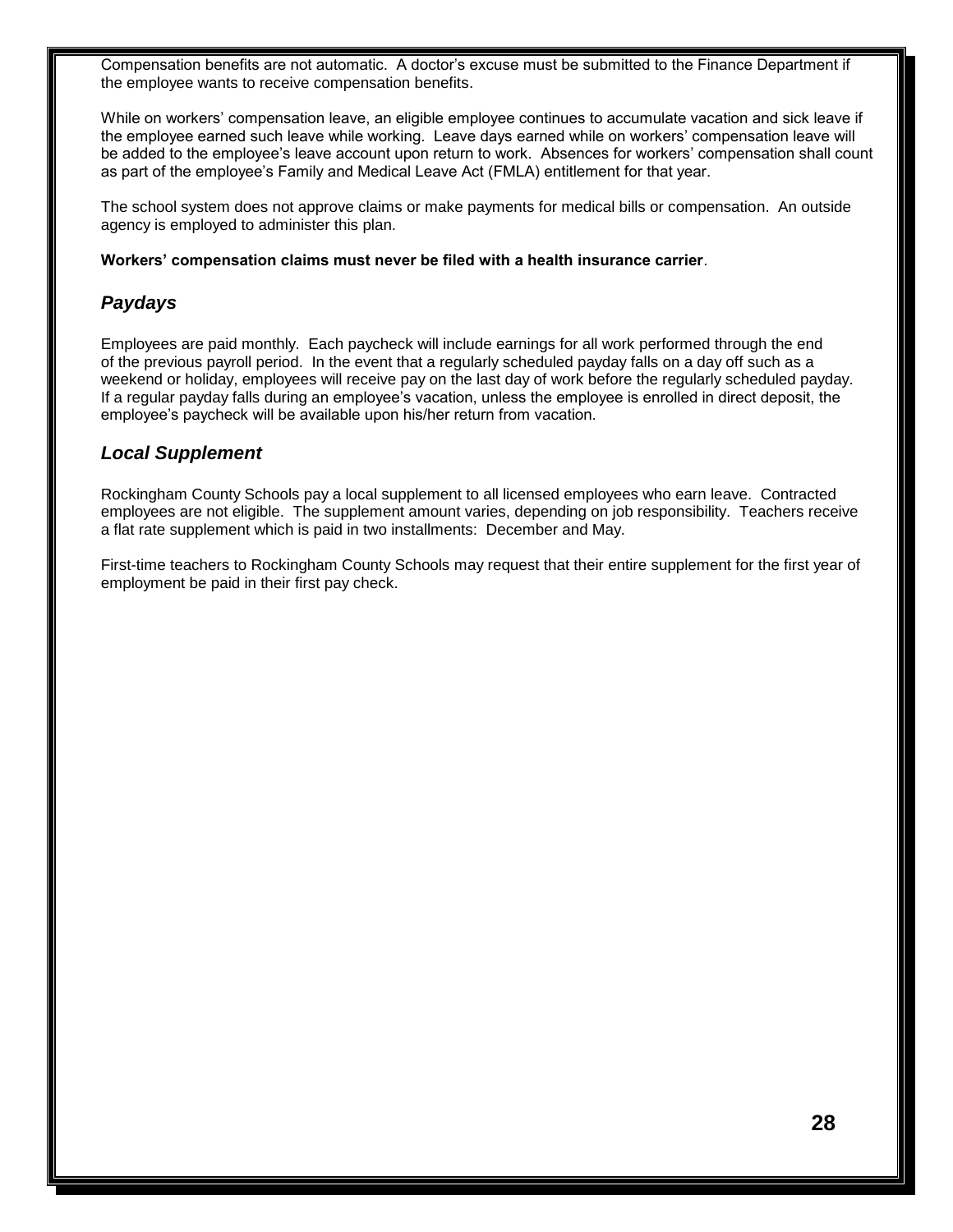# *Where to Call if You Have Questions About ..........*

| <b>Board of Education</b>                          | 627-2627          |    |
|----------------------------------------------------|-------------------|----|
| <b>Board Policy</b>                                | 627-2627          |    |
| <b>Hearing Officer</b>                             | 627-2672          |    |
| <b>Student Transcripts</b>                         | 627-2600          |    |
| Student Transfers/Assignments/Tuition              | 627-2622          |    |
|                                                    |                   |    |
| <b>Administrative Services</b>                     | 627-2611          |    |
| <b>Athletics</b>                                   | 627-2622          |    |
| <b>Child Nutrition</b>                             | 627-2651          |    |
| Facilities/Construction                            | 627-2611          |    |
| Maintenance                                        | 634-3270          |    |
| <b>OSHA</b>                                        | 627-2622          |    |
| <b>Print Shop</b>                                  | 634-0390          |    |
| Transportation - Students                          | 634-3275/627-2604 |    |
| <b>Instructional Support &amp;</b>                 | 627-2688          |    |
| <b>School Improvement &amp; Operation Services</b> | 627-2621          |    |
| <b>Academically Gifted</b>                         | 627-2672          |    |
| Administrators' Academy                            | 627-2672          |    |
| Alcohol & Other Drugs                              | 627-2672          |    |
| Alternative Learning Program                       | 627-2688          |    |
| <b>Bloodborne Pathogens</b>                        | 627-2688          |    |
| Career & Technical Ed                              | 627-2621          |    |
| <b>Cultural Arts</b>                               | 634-3220          |    |
| <b>Drivers Education</b>                           | 627-2622          |    |
| <b>Early Childhood Centers</b>                     | 627-2705          |    |
| Elementary Programs (K-5)                          | 627-2690          |    |
| Employee Assistance Program                        | 627-2688          |    |
| <b>ESL/LEP</b>                                     | 627-2680          |    |
| <b>Exceptional Child Program</b>                   | 627-2705          |    |
| Field Trips:<br>Elementary                         | 627-2690          |    |
| Middle/High School                                 | 627-2672          |    |
| <b>GED Releases</b>                                | 627-2621          |    |
| Grants                                             | 627-2680          |    |
| Homebound Instruction                              | 627-2688          |    |
| <b>Instructional Support</b>                       | 627-2688          |    |
| Media & Technology Center                          | 342-1823          | 29 |
|                                                    |                   |    |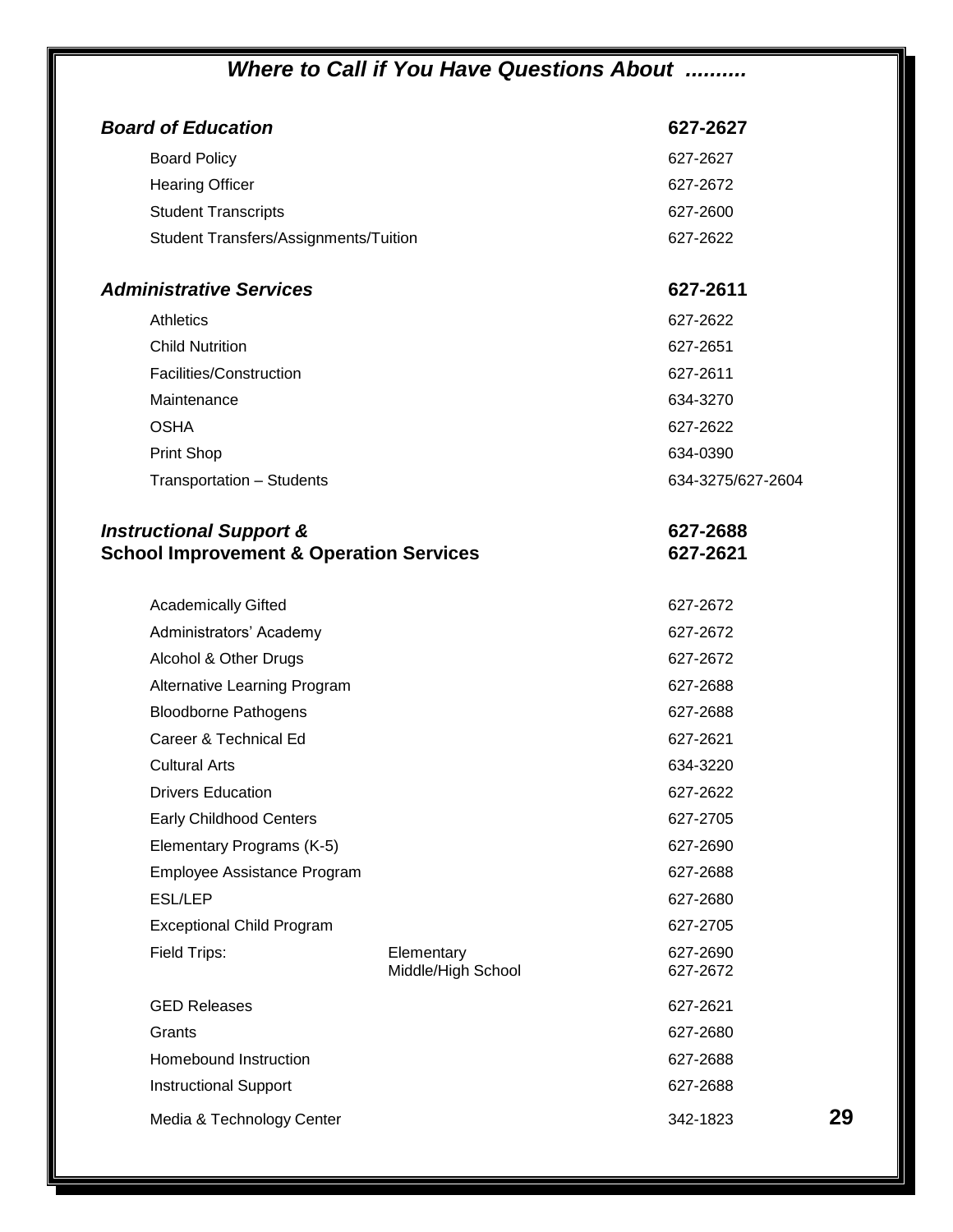| Middle Grades Programs (6-8)             | 627-2672             |    |
|------------------------------------------|----------------------|----|
| <b>Migrant Education Program</b>         | 627-2680             |    |
| Preschool Program                        | 627-2649             |    |
| Remediation                              | 627-2688             |    |
| School Age Child Care                    | 627-2715             |    |
| Secondary Programs (9-12)                | 627-2621             |    |
| <b>Staff Development</b>                 | 627-2621             |    |
| <b>Student Teachers</b>                  | 627-2621             |    |
| Testing/Accountability                   | 627-2673             |    |
| Title I Programs                         | 627-2680             |    |
| <b>Year Round Education</b>              | 627-2690             |    |
| <b>Financial Services</b>                | 627-2645             |    |
| <b>Accounts Payable</b>                  | 627-2642             |    |
| Hospital/Dental/Life Insurance           | 627-2637             |    |
| Payroll                                  | 627-2646             |    |
| <b>Purchasing/Fixed Assets</b>           | 627-2630             |    |
| <b>School Facility Rental</b>            | 627-2630             |    |
| <b>Worker's Compensation</b>             | 627-2637             |    |
|                                          |                      |    |
| <b>Human Resources</b>                   | 627-2678             |    |
| Star Card/Name Tags                      | 627-2678             |    |
|                                          | 627-2679<br>627-2692 |    |
|                                          |                      |    |
| Beginning Teacher Program                | 627-2692             |    |
| <b>Bus Drivers</b>                       | 627-2678             |    |
| <b>Classified Personnel Applications</b> | 627-2678             |    |
|                                          |                      |    |
| <b>Employment Verification</b>           | 627-2678<br>627-2679 |    |
|                                          | 627-2692             |    |
| Powerschool                              | 634-3991             |    |
| Leave Of Absence                         | 627-2678             |    |
| <b>Licensed Personnel Applications</b>   | 627-2679             |    |
| <b>Provisional License</b>               | 627-2679             |    |
| Recruitment                              | 627-2679             |    |
| <b>Renewal Credit</b>                    | 627-2692             |    |
| Retirement/Disability                    | 627-2678             |    |
| <b>Substitute Teachers</b>               | 627-2678             | 30 |
|                                          |                      |    |